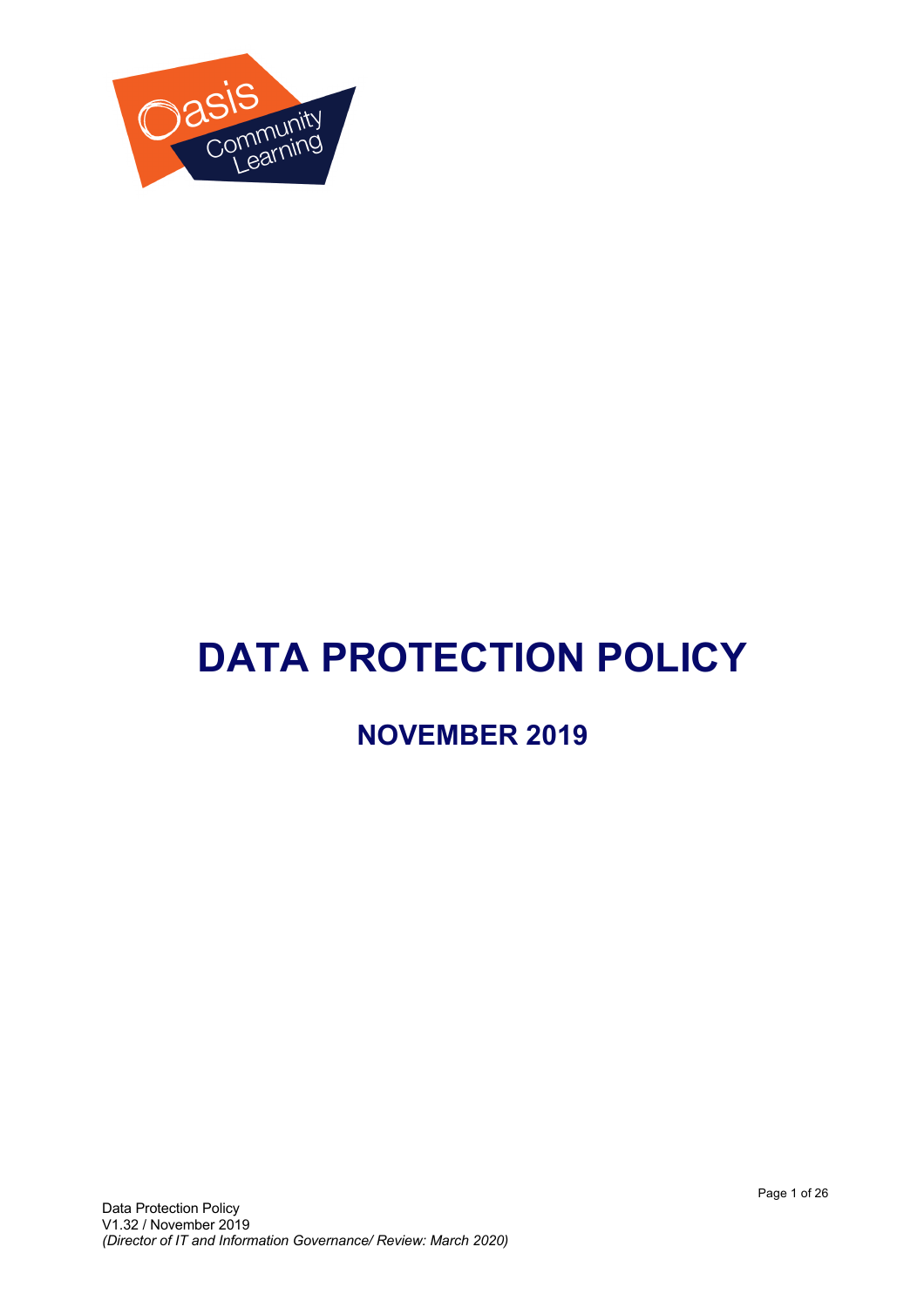

## **CONTENTS**

| а.  |  |
|-----|--|
| b.  |  |
| c.  |  |
| d.  |  |
| е.  |  |
| f.  |  |
|     |  |
|     |  |
| 1.  |  |
| 2.  |  |
| 3.  |  |
| 4.  |  |
| 5.  |  |
| 6.  |  |
| 7.  |  |
| 8.  |  |
| 9.  |  |
| 10. |  |
| 11. |  |
| 12. |  |
| 13. |  |
| 14. |  |
| 15. |  |
| 16. |  |
| 17. |  |
| 18. |  |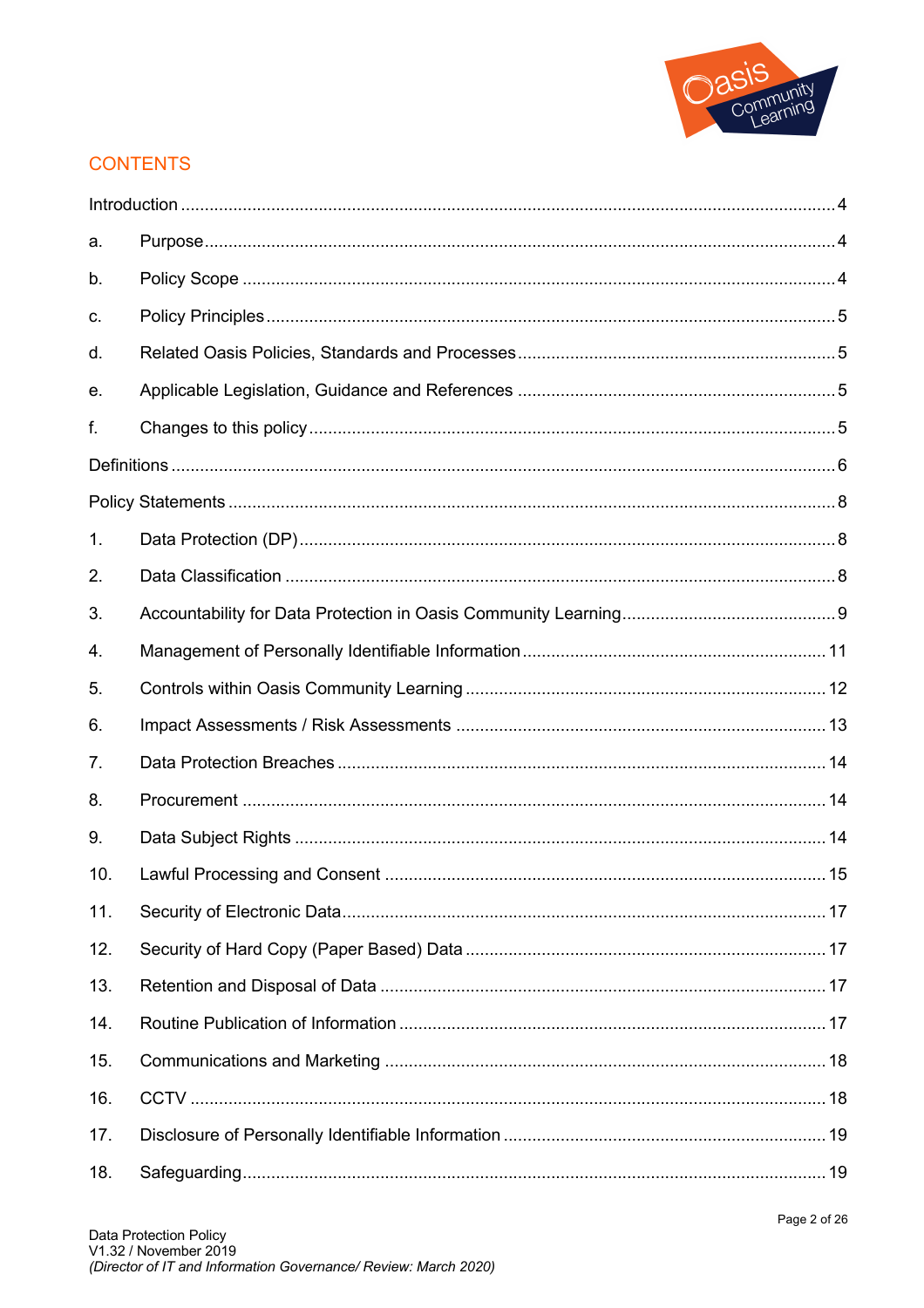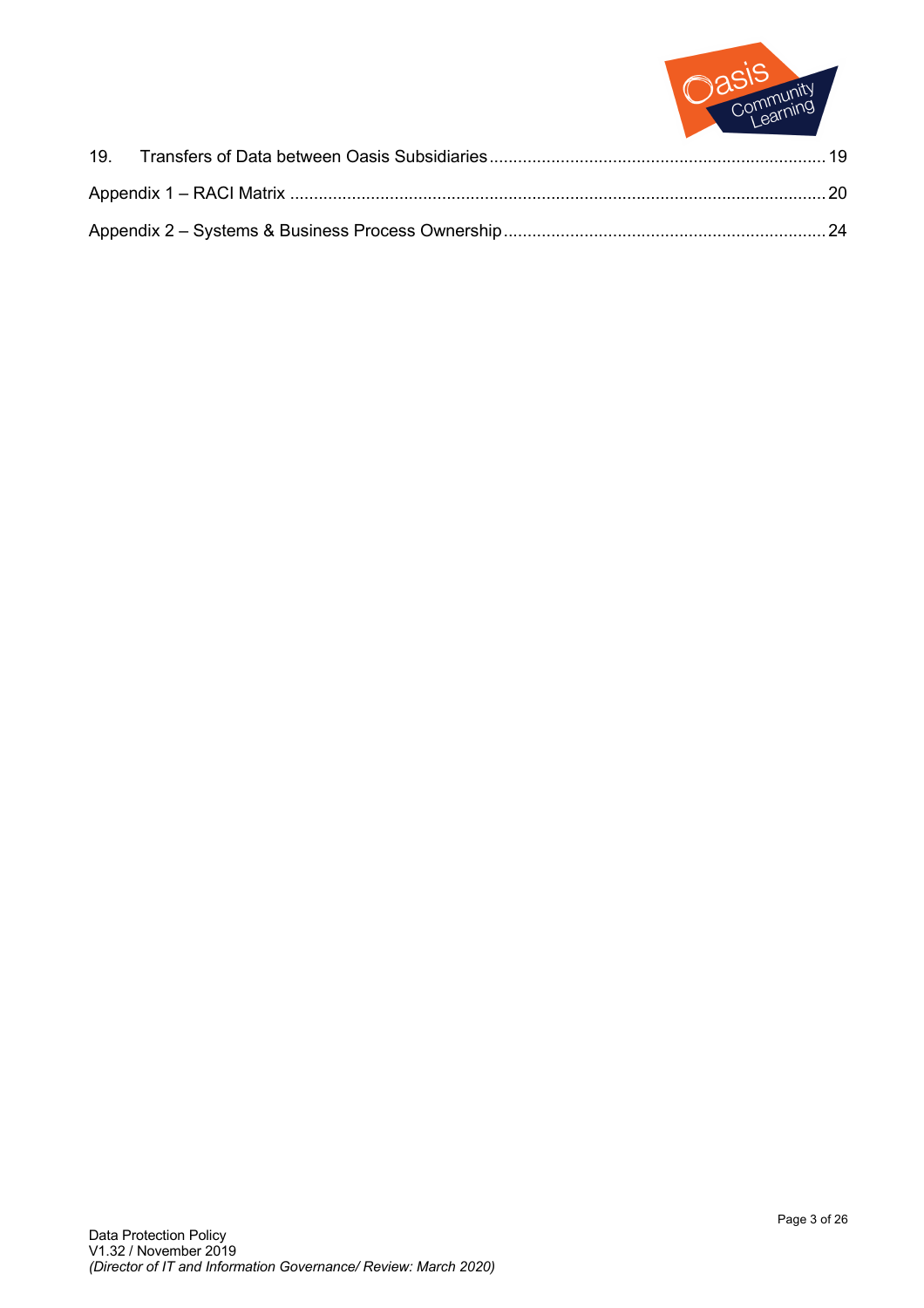#### **Introduction**

Oasis is committed to transforming communities in an inclusive way so that all people experience wholeness and fullness of life. This work involves us in the processing of personal data. We recognise our legal obligations to Data Protection but also the obligations we place on ourselves in the context of the Oasis Ethos and Nine Habits of behaviour.

The central purpose of Oasis is to transform communities so that they are safe and healthy places to be and to live. Oasis realises that it cannot make a commitment of this kind without first being committed to the safeguarding and safekeeping of the data that we are responsible for.

#### a. Purpose

This policy defines how Oasis will Classify, Manage and Protect data in its control in a clear and transparent manner. The policy covers all data processed by Oasis including General data, Confidential Data, Personal Data and Sensitive data.

It sets out the requirements, responsibilities and accountabilities associated with this policy. Failure to adhere to this policy may lead to disciplinary action being taken. Breaches of this policy may be considered misconduct up to and including gross misconduct.

From time to time, we may amend this policy, so please check back when you next visit this site. Requests to change the policy should be made to the Data Protection Officer.

The objectives of this policy are to:

- Define how Personally Identifiable Information (PII) will be managed within Oasis in accordance with the above principles.
- Define who is responsible for the management of PII.
- Detail the guidance and processes that should be used in the processing of PII.

#### b. Policy Scope

This policy applies to the following Oasis Entities:

- Oasis Community Learning (OCL)
	- o The Oasis Community Learning National Office
	- o All Oasis Community Learning Academies
	- o All Oasis Community Learning National Services
- Oasis Community Partnerships (OCP)
	- o The Oasis Community Partnerships National Office
	- o All Oasis Community Partnerships Hub Charities
- Oasis IT Services Ltd
- The Oasis Charitable Trust
- The Oasis Foundation

The policy covers the processing of all data within Oasis control but is particularly focused on Personally Identifiable Information (PII) which means all activities relating to the processing of data about any living individual.

This includes PII that is stored either electronically or in a relevant filing system.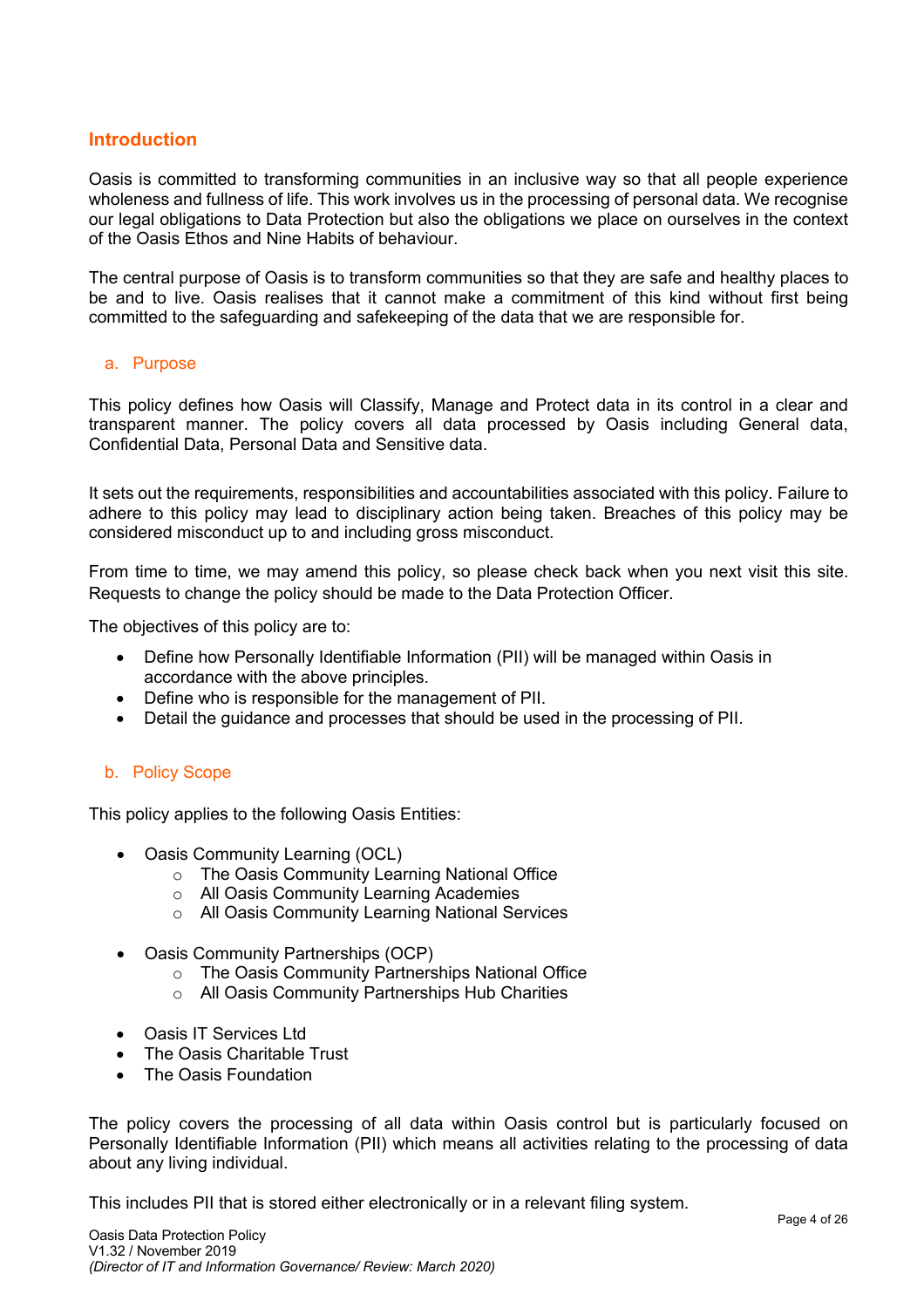#### c. Policy Principles

Oasis is committed to protecting the right to privacy of individuals and will conduct processing of PII in line with the data protection principles; which means that the data will be:

- i. processed lawfully, fairly and in a transparent manner.
- ii. collected for specified, explicit and legitimate purposes and not used for other purposes.
- iii. processed adequate for the requirement, relevant and limited to what is necessary in relation to the purposes for which they are processed.
- iv. accurate and, where necessary, kept up-to-date.
- v. retained for the minimum period required to meet Oasis's statutory and legal obligations or for the successful undertaking of Oasis's operations.
- vi. in a manner that ensures appropriate security of the PII, including protection against unauthorised or unlawful access and against accidental loss, destruction or damage.

#### d. Related Oasis Policies, Standards and Processes

This policy should be read in conjunction with the following policies:

- The Oasis IT Access Policy
- The Oasis Use of Technologies Policy
- The Oasis IT Security Policy
- The Oasis Information Security Policy
- The Oasis IT Major Investigation Policy
- The Oasis Confidentiality Policy
- The Oasis Password Policy
- The Oasis Subject Access Request Policy
- The Oasis CCTV Policy

This policy should be read in conjunction with the following Oasis IT Services Standards:

- The Oasis Device Event Log Configuration Standard
- The Oasis Server Event Log Configuration Standard
- The Oasis Policy Central Enterprise Configuration Standard

This policy should be read in conjunction with the following Oasis IT Services Processes:

- The Oasis Subject Access Request Process
- The Oasis Change Management Process
- The Oasis Data Breach Reporting Process

#### e. Applicable Legislation, Guidance and References

The policy is created with reference to the Data Protection Act 2018 and the General Data Protection Regulation (GDPR)

#### f. Changes to this policy

This policy will be reviewed every year, or when significant changes occur in related legislation or in our strategy. When this happens, we will place an updated version on this document and the date the page has been amended will be visible at the bottom of this page.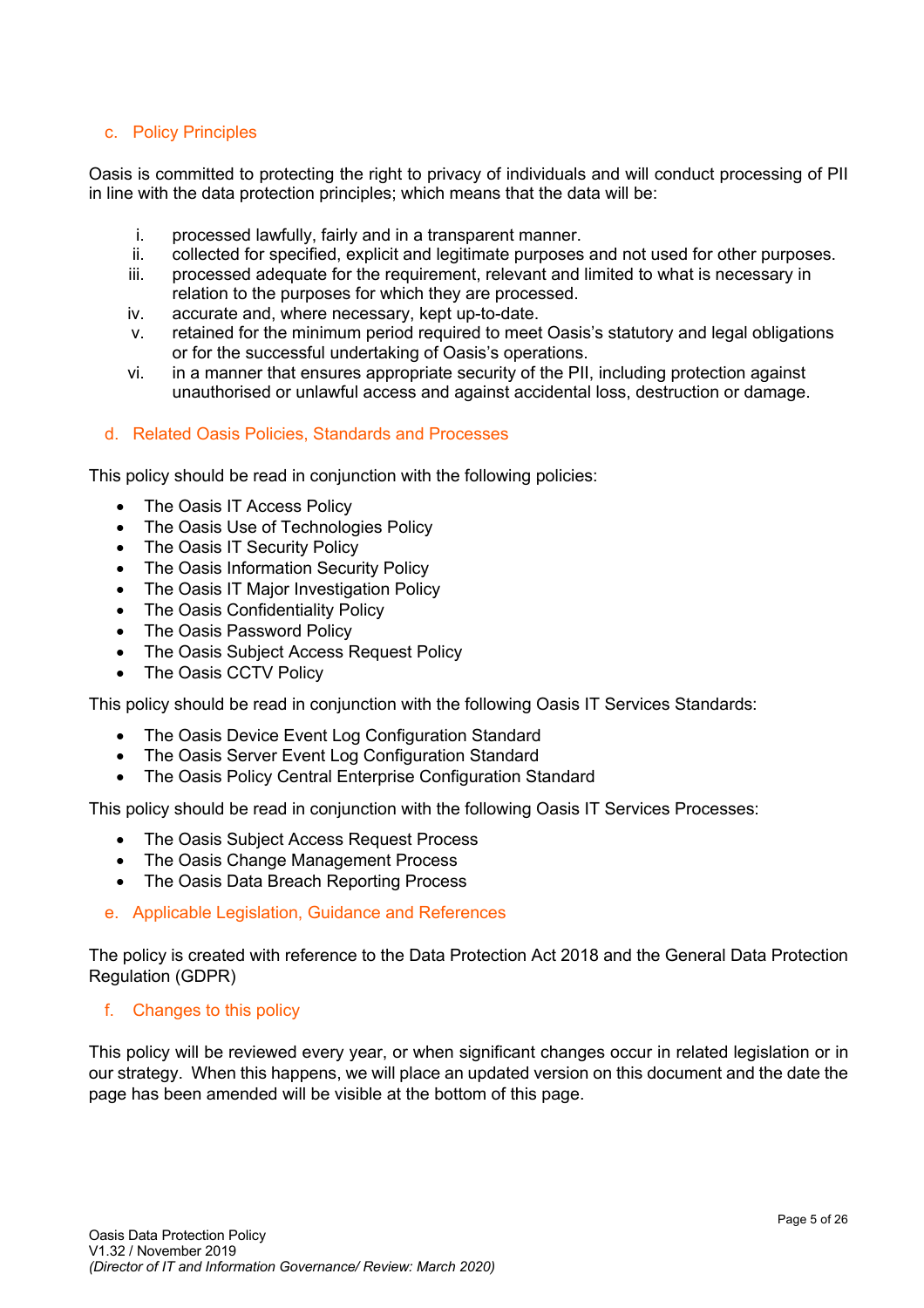#### **Definitions**

This section includes the definitions of terms used within this document. A full glossary IT Policy Terms is available as a separate document.

- **Academy Data:** This refers to all data residing within each academy. IT relates to both student and Academy Staff data. It includes data which is stored within the Oasis IT Services IT System.
- **Confidential Data:** Confidential Data is information which is held by Oasis which does not relate to a living individual but that it may be damaging to Oasis if access was obtained to the data by someone who was not authorised to access it. An example of this would be financial information such as commercial contractual data.
- **Data:** For the purposes of this document, Data is any information processed by Oasis. Oasis classifies data into the four categories; General Data, Confidential Data, Personal Data and Sensitive Data.
- **Data Controller:** The organisation that is responsible for the Data. For the purposes of this policy Oasis Subsidiary or Legal Body is the Data Controller.
- **Data Processing:** See Processing.
- **Data Subject:** Any natural person who is the subject of Personally Identifiable Information held by Oasis.
- **General Data:** Data which Oasis holds that is neither personally identifiable nor sensitive. For example, records of the last time that a building was painted or the count of attendance at an Oasis event.

#### **Nationally Held Data:**

This refers to all data that is held within National or Central systems relating to National Staff and National Oasis Operations. This includes data relating to Finance, HR, IT and National Procurement. This also includes all data for Governance, Planning, audits and risk.

- **Oasis Entity:** Oasis Entities are business units that make up the Oasis family in the UK and are either part of Oasis Subsidiaries or subsidiaries in their own right. Oasis Entities include Oasis Academies, Oasis Community Learning National Services, Oasis Community Partnerships Hub Charities. Entities may be separate legal entities or part of a subsidiary that is the Legal Entity.
- **Personal Data:** Data relating to a natural person who can be identified from that information or from that data and other information in possession of Oasis. This includes but is not limited to name, address, telephone number, id number. This also includes expression of opinion about the individual, and of the intentions of Oasis in respect of that individual. Information about IT usage including IP address should be considered as Personal Data.

#### **Personally Identifiable Information (PII):**

Is a general collective term to include either Personal or Sensitive Data.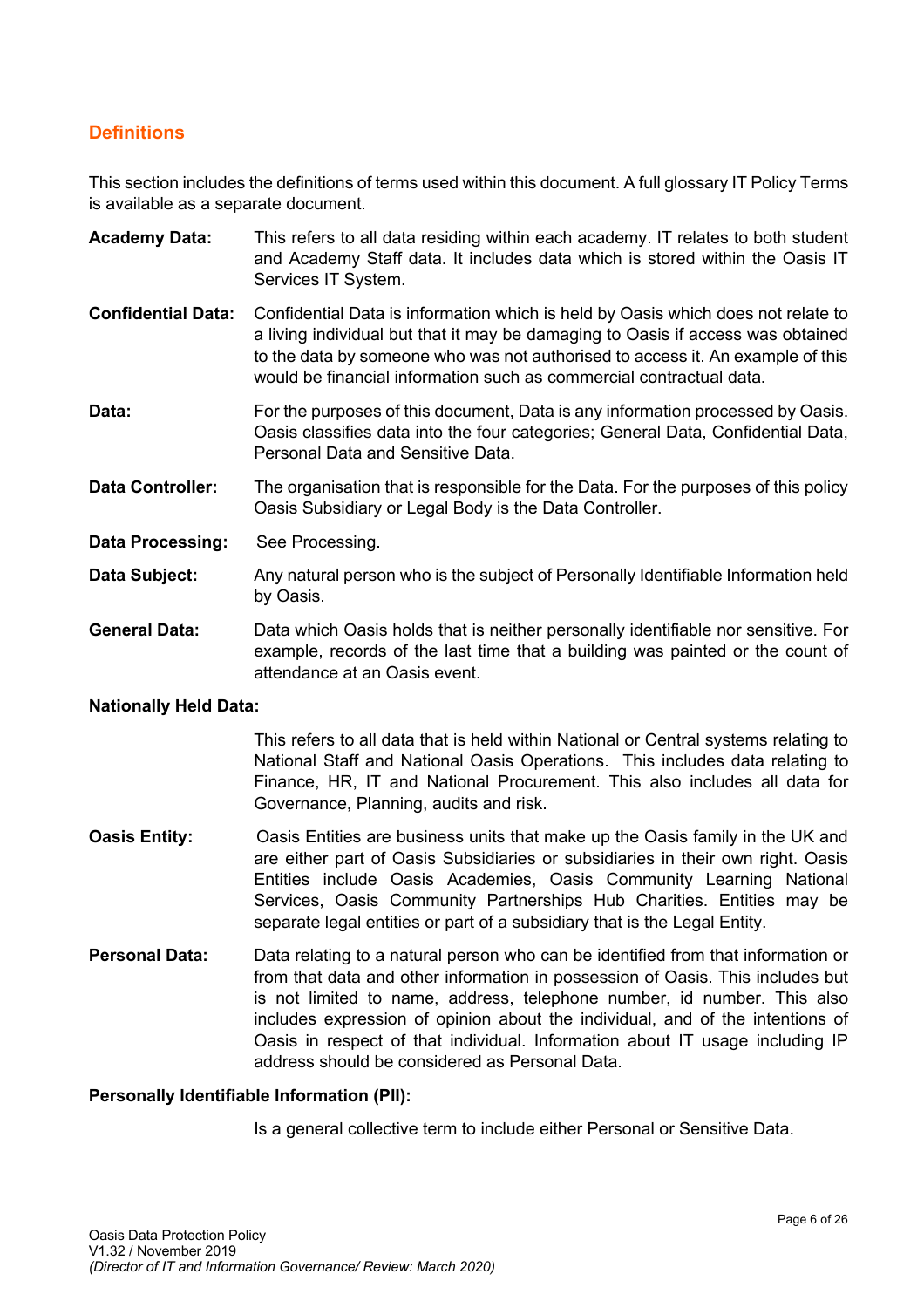**Processing:** Any operation related to organisation, retrieval, disclosure and deletion of data and includes: Obtaining and recording data, Accessing, altering, **adding to,**  merging, deleting data Retrieval, consultation or use of data Disclosure or otherwise making available of data.

#### **Relevant Filing System:**

Any hard copy paper filing system or other manual filing system which is structured so that information about an individual is readily accessible. Personal data can be held in any format, electronic (including websites and emails), paper-based, photographic etc. from which the individual's information can be readily extracted.

- **Sensitive Data:** Oasis terminology for Special Category Data as defined in the Data Protection Act 2018. It is different from ordinary personal data (such as name, address, telephone) and relates to racial or ethnic origin, political opinions, religion, Biometrics (where used for identification) trade union membership, health, sexual orientation, criminal convictions. OCL's handling of sensitive data is subject to much stricter conditions of processing. Oasis may consider personal data, where its in appropriate disclosure has wider implications as sensitive even where it would not be fall into the Special Category Definition.
- **Third Party:** Any individual/organisation other than the data subject, Oasis or its agents.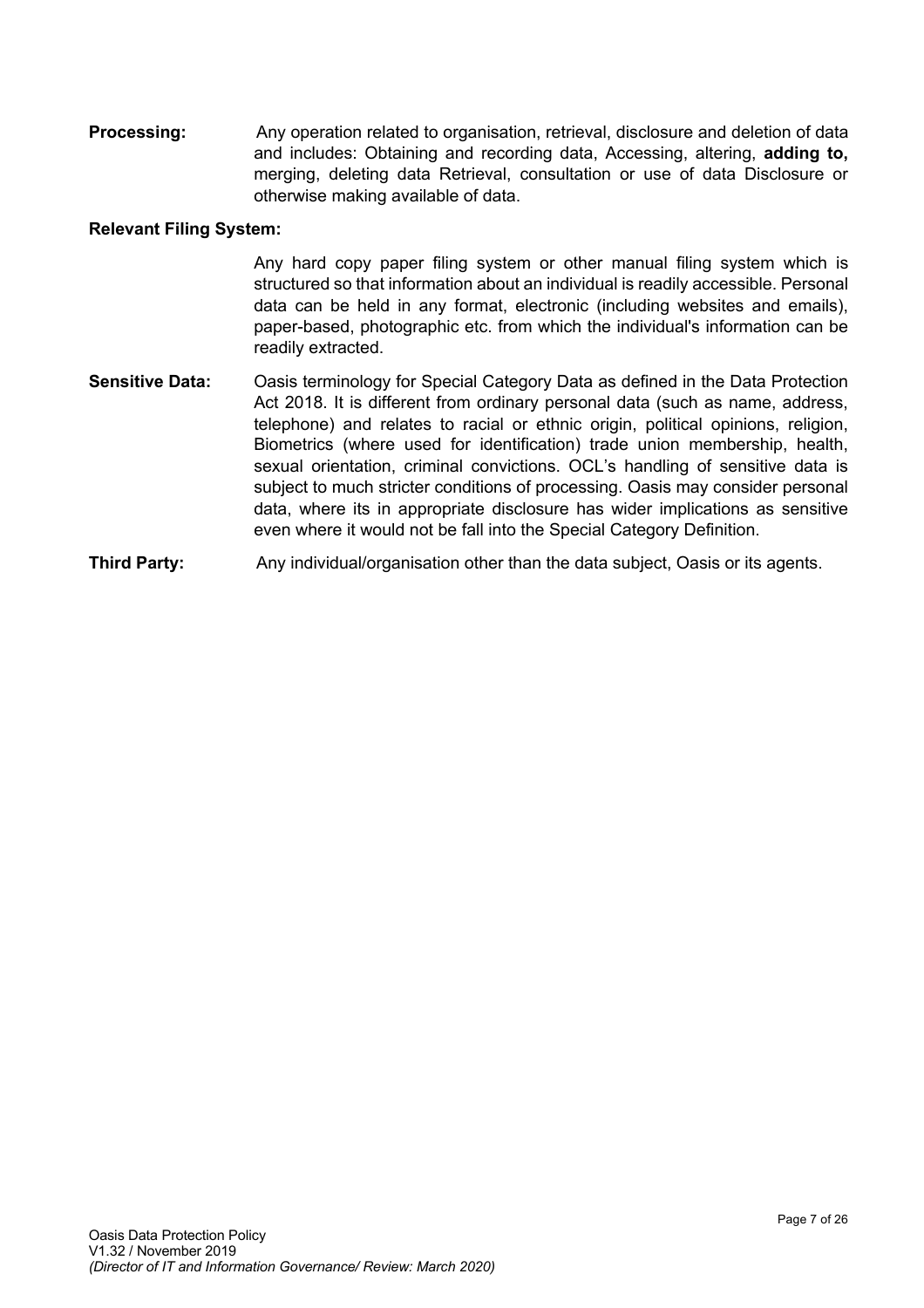## **Policy Statements**

#### 1. Data Protection (DP)

- 1.1. Oasis is committed to a policy of protecting the rights and privacy of individuals in accordance with the Data Protection Act (DPA) and General Data Protection Regulation (GDPR).
- 1.2. Oasis needs to collect, retain and process a variety of Personally Identifiable Information (PII). This information may relate to staff, students and other individuals including parents/guardians of students, volunteers, donors, visitors, contract staff, and users of Oasis premises. Therefore, Oasis is acting as a Data Controller.
- 1.3. Oasis consists of a number of different subsidiaries. As Data Controllers, Oasis subsidiaries are registered separately with the UK Data Protection Regulator, the Information Commissioners Office (ICO). Each subsidiary or legal body, will register on behalf of all entities within that subsidiary. For example; the Oasis Community Learning (OCL) registration applies to all academies although each academy will be considered as a separate Oasis entity for the purposes of this policy. All academies will be listed as trading names of OCL. Oasis registration details are published on the ICO website.
- 1.4. All data processing will be carried out in accordance with principles stated earlier in this policy.
- 1.5. The reason for collection, processing, transforming and reporting information includes but is not limited to the following:
	- 1.5.1. Conduct and administer programmes of study, record progress and agree awards.
	- 1.5.2. Undertake the administration of Oasis as an organisation e.g.to recruit and pay staff.
	- 1.5.3. Comply with legal and statutory obligations to funding bodies and government.
	- 1.5.4. Report on various aspects of educational and other measures.
	- 1.5.5. Comply with legal requests for information.
	- 1.5.6. Conduct a wide range of planning operational activities.
	- 1.5.7. Fund raise in pursuit of Oasis's objectives.

#### 2. Data Classification

2.1. In order to be able to effectively manage and secure Oasis Data, it is necessary for it to be classified so that it can be handled appropriately. Oasis will categorise data into four different categories: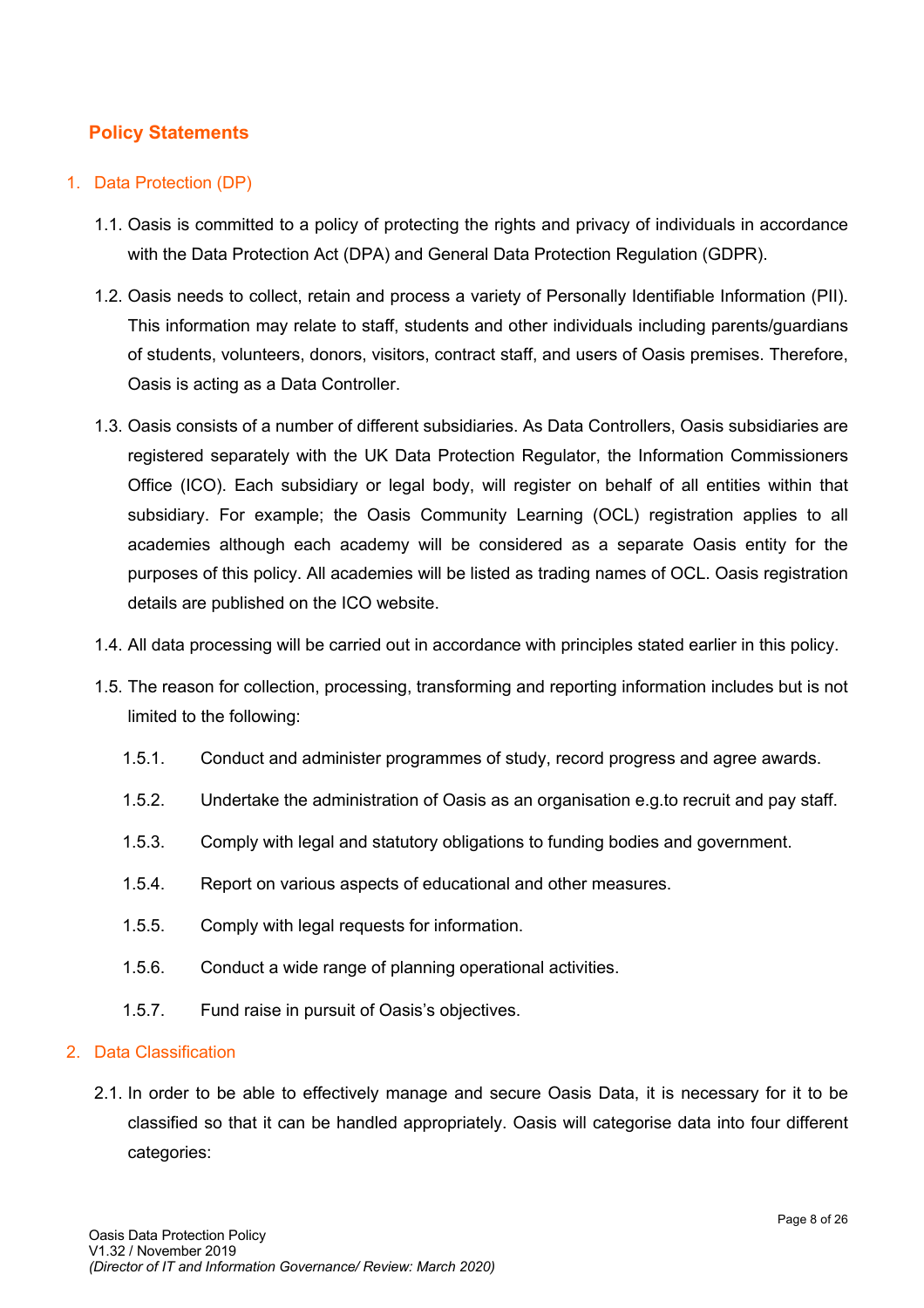- 2.1.1. **General Data** is data which Oasis holds that is neither personally identifiable nor sensitive or special category data. For example, records of the last time that a building was painted or the count of attendance at an Oasis event.
- 2.1.2. **Confidential Data** is information which is held by Oasis which does not relate to a natural person but it may be damaging to Oasis if unauthorised access was obtained. An example of this would be financial information such as commercial contractual data.
- 2.1.3. **Personal Data** is data relating to a living individual who can be identified from that information or from that data and other information in possession of Oasis. This includes but is not limited to name, address, telephone number, id number. This also includes expression of opinion about the individual, and of the intentions of Oasis in respect of that individual. Information about IT usage including IP address is considered as Personal Data.
- 2.1.4. **Sensitive Data** is different from ordinary personal data (such as name, address, telephone) and includes the definition of special category data used the Data Protection Act 2018. It relates to racial or ethnic origin, political opinions, religion, trade union membership, health, biometrics (where used for ID purposes) sexual orientation and criminal convictions. Sensitive data are subject to much stricter conditions of processing.
- 2.1.5. Oasis may consider Personal Data, where its disclosure has wider, significant implications as Sensitive for the purposes of processing. For example, Personal Data around children may be considered as Sensitive.
- 2.2. Oasis will implement levels of security and protection for different classifications of data. Further requirements for this are detailed in the Oasis Information Security Policy.
- 3. Accountability for Data Protection in Oasis Community Learning
	- 3.1. Overall Accountability for Data Protection Compliance within Oasis lies with the board of the Oasis subsidiary. In Oasis Community Learning (OCL) accountability for Data Protection lies with the OCL Board.
	- 3.2. The Data Protection Officer (DPO) will advise on and monitor OCL's compliance with the DPA/GDPR and act as the organisational contact for the Information Commissioner's Office and for any data subjects affected by OCL's data processing.
	- 3.3. The DPO is responsible for providing advice and guidance, as required to support Data Protection compliance with Oasis Community Learning.
	- 3.4. The DPO is recognised as the principal expert on Data Protection within OCL and therefore should be contacted to resolve any queries related to this policy or data protection issues.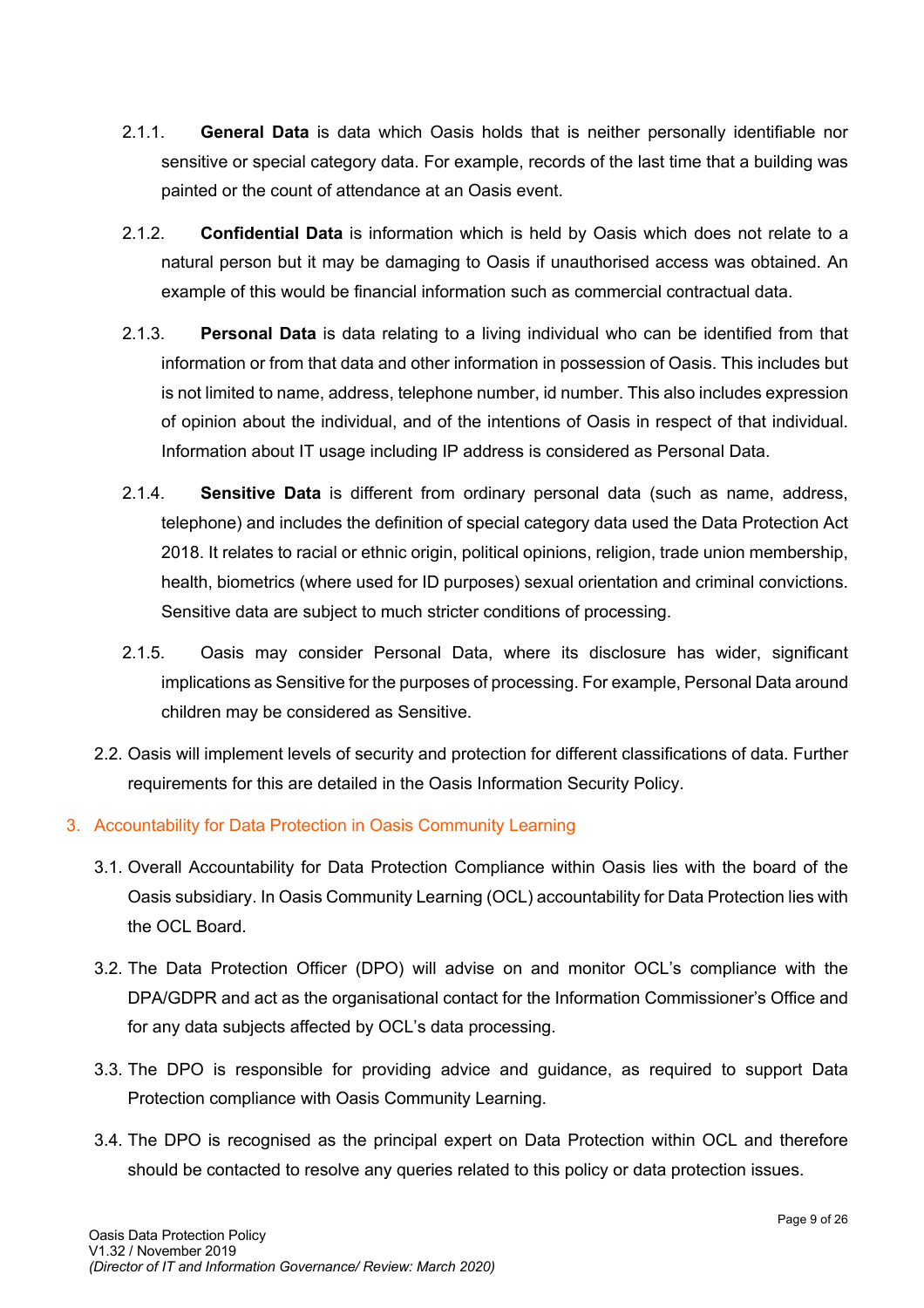- 3.5. Academy Principals are accountable for ensuring that the policies and processes are adhered to for Academy Data and by Academy Staff.
- 3.6. Each academy will designate local Data Protection Lead with responsibility for liaison with the national DPO and supporting the process of auditing compliance.
- 3.7. It is possible to delegate responsibility to a Data Protection but accountability for Data Protection Compliance is always retained by the academy Principal or National Head of Service.
- 3.8. National Service Leads are accountable for ensuring that the policies and processes are adhered to for nationally held data and by national staff within their service. Heads of National Services may choose to nominate a Data Protection Lead for their service. If they do not do so then the Head of Service themselves will be assumed to be the Data Protection Lead for the service.
- 3.9. The DPO will maintain a record of all Data Protection Leads. The Academy Principal/Head of National Service is responsible for ensuring that the DPO is notified if the Data Protection Lead changes or if the individual occupying the role leaves Oasis Community Learning.
- 3.10. The DPO will be accountable for advising on new policies, maintaining all forms and logs related to subject access requests and data breaches, and data protection related training, as well as identifying requirements for changes and additions. The Director of Information Technology will be accountable for the development of Data Protection Policies.
- 3.11. The policy applies to all staff and students of OCL. Compliance with data protection legislation is the responsibility of all members of OCL. OCL has developed a range of policies, processes, standards and guidance relating to Data Protection, Information Security and IT Security which are detailed earlier in this document and together provide the framework for the effective protection and management of data within the organisation.
- 3.12. People who are part of the OCL family including Volunteers, Staff and Students OCL (or their Parents & Guardians where appropriate) are responsible for ensuring that any personal data they supply about themselves to OCL are accurate and up-to-date. If any information supplied changes, they should inform OCL as soon as is practical.
- 3.13. Other agencies and individuals working with OCL, and who have access to OCL controlled PII, must read and comply with this policy. Academy Principals and Heads of National Service are responsible for ensuring that third party Organisations, Contractors, Volunteers and Consultants have read and agreed to comply with this policy before they are granted access to any systems containing PII.
- 3.14. OCL will retain evidence that all individuals who have access to PII within their control have read and agreed to adhere to this policy.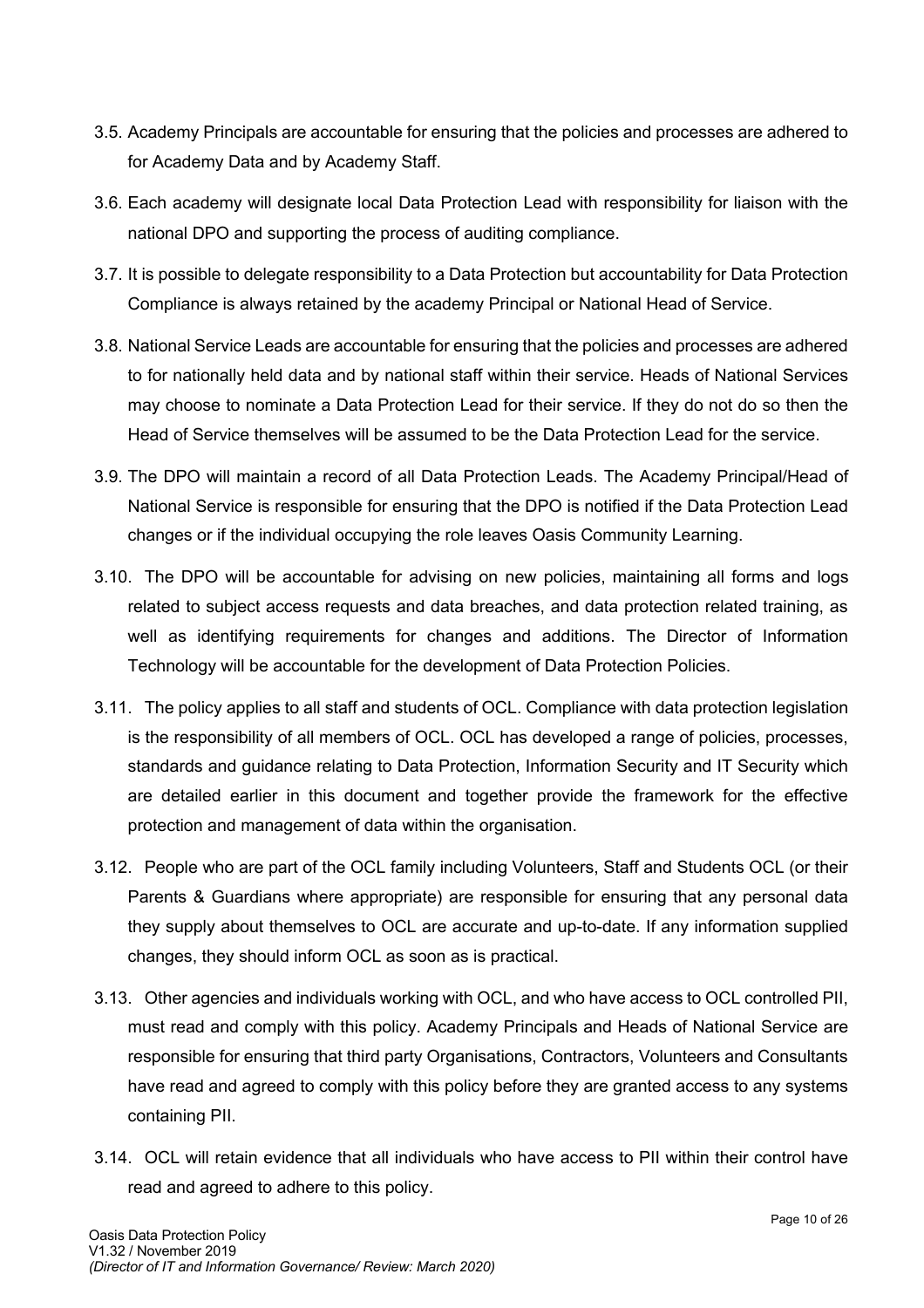- 3.15. OCL offers a programme of training to ensure that all individuals coming into contact with PII are familiar with best practice in data protection and information security along with the detail of this policy.
- 3.16. All OCL staff must undertake online computer based Data Protection Training first upon induction and then annually. Academy Principals are accountable for ensuring that all Academy based staff complete this training annually. National Service Leads are accountable for ensuring that all National Staff complete this training annually.
- 3.17. Those with regular access to significant volumes of Personal Data must undertake additional face to face training in Data Protection before being granted access to systems containing significant Personal Data.
- 3.18. All those with access to Sensitive Data and Special Category Data must undertake additional face to face training in Data Protection before being granted access to systems containing significant Sensitive and Special Category Data.
- 3.19. Academy Principals and National Heads of Service are accountable for ensuring that systems containing PII that are within their areas responsibility adhere to this policy.
- 4. Management of Personally Identifiable Information
	- 4.1. Oasis will process minimum amount of PII possible for the successful operation of the organisation and to comply with the organisation's legal and statutory obligations.
	- 4.2. All Personally Identifiable Information Controlled by Oasis will have a named individual as the Data Owner. The Data Owner has responsibility for the data delegated to them by the individual responsible for the Oasis Entity controlling the data.
	- 4.3. The PII being stored may be retained within Oasis Systems or within systems managed by third parties acting as Data Processors. Regardless of the storage location, an Oasis Data Owner will be identified.
	- 4.4. The Data Owner should be someone who has knowledge of the data and its purpose. The Data Owner will not be a member of the Oasis IT Services Team unless the PII is related to members of the Oasis IT Services team themselves.
	- 4.5. The Data Owner for a particular piece or pieces of PII should seek to minimize the data held.
	- 4.6. The Data Owner will have responsibility for determining the basis for processing, how long the data should be retained for and who should have access to the data<sup>1</sup>. The information around

<sup>&</sup>lt;sup>1</sup> Guidance for conducting this exercise is available within Guidance for the collection and cataloguing personal data / PII.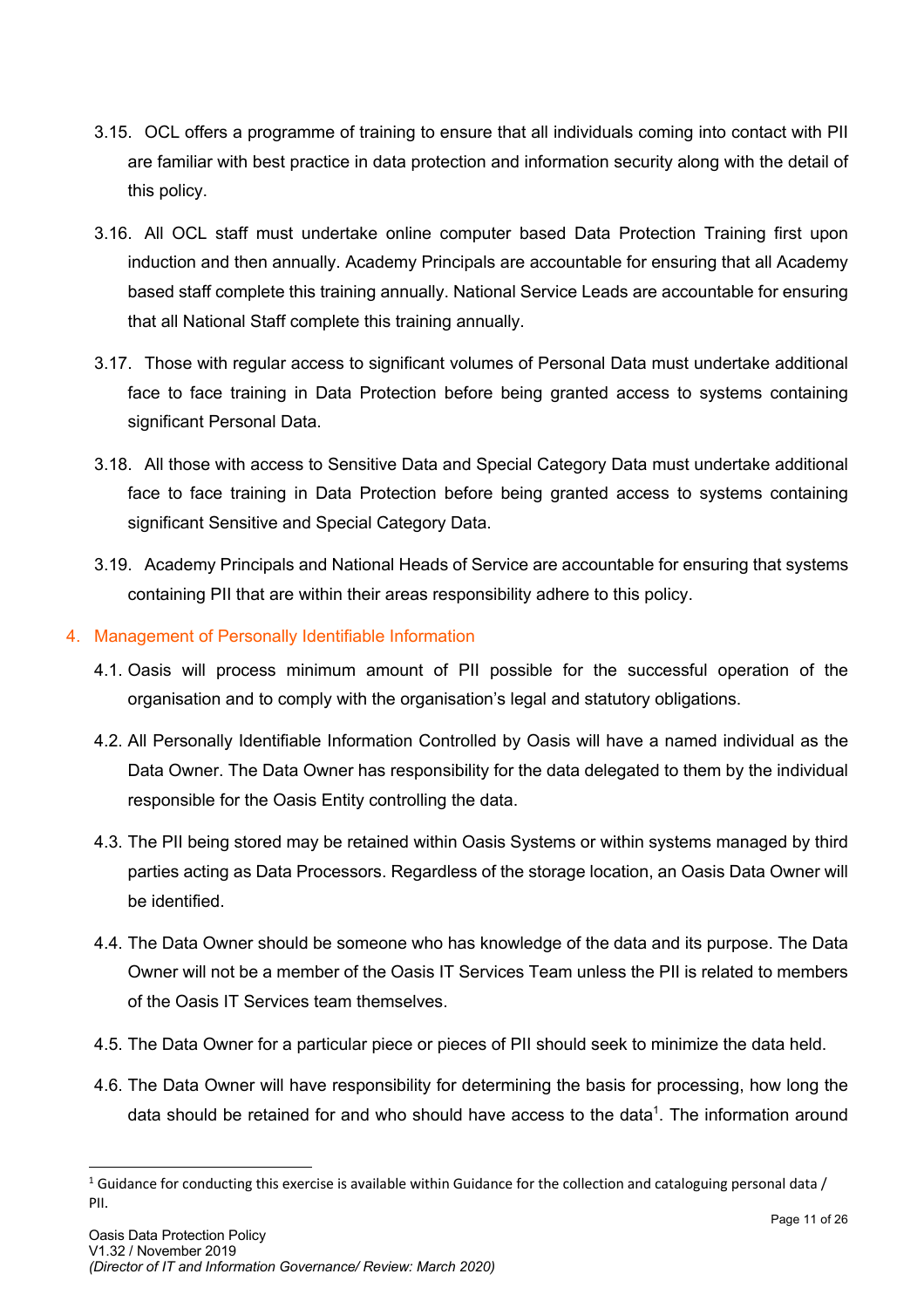the data will be recorded in a 'Data Catalogue' that will be retained for each Oasis Entity. Guidance on the production of a Data Catalogue and a standard Template for this is available in Personal Data Collection and Cataloguing Guidance.

- 4.7. All PII processed by Oasis must be catalogued and the basis for the processing documented. The Oasis leader of each Oasis Entity is accountable for ensuring that all data within their sphere of responsibility has been catalogued and the basis for processing has been recorded.
- 4.8. Whilst other individuals or departments may have responsibility for facilitating the storage and access to PII, determination of what should be stored, for how long and who should have access to it lies with the Data Owner. For example, a member of the Property and Estates team may be responsible for issuing the keys to the filing cabinet but it is the Data Owner who would determine who should be issued with a key.
- 4.9. Oasis Nationally and each Oasis Entity individually must produce and update as is necessary a Privacy Notice to detail the processing of PII. Privacy notice must be published on the Oasis Entity's website and should be available to data subjects on request.
- 4.10. Privacy Notices should be easy to understand and appropriate for their audience including using age appropriate language.
- 4.11. Oasis Entities manage systems and business processes that involve the processing of Personally Identifiable Information. The responsible Oasis Entity must develop and document policies and procedures for the safe and secure handling of Personally Identifiable Information for approval by the DPO and the relevant board. Ownership of individual systems and business processes is detailed in appendix 2 to this document.
- 4.12. The processing of Sensitive and Special Category Data requires additional precautions to be taken to ensure its safe processing. Details of appropriate security measures are detailed in the Oasis Information Security Policy.
- 4.13. Oasis Entities will identify where they consider data to be classified as Sensitive in their data catalogue.
- 4.14. Oasis Entities will record details of those employees with access to Sensitive Data.

#### 5. Controls within Oasis Community Learning

5.1. The Data Protection Lead at each academy will undertake regular checks of compliance with GDPR under the direction of the principal or in accordance with national initiatives to be advised from time to time. The results of the audit must be supplied to the DPO for all nationally-agreed initiatives.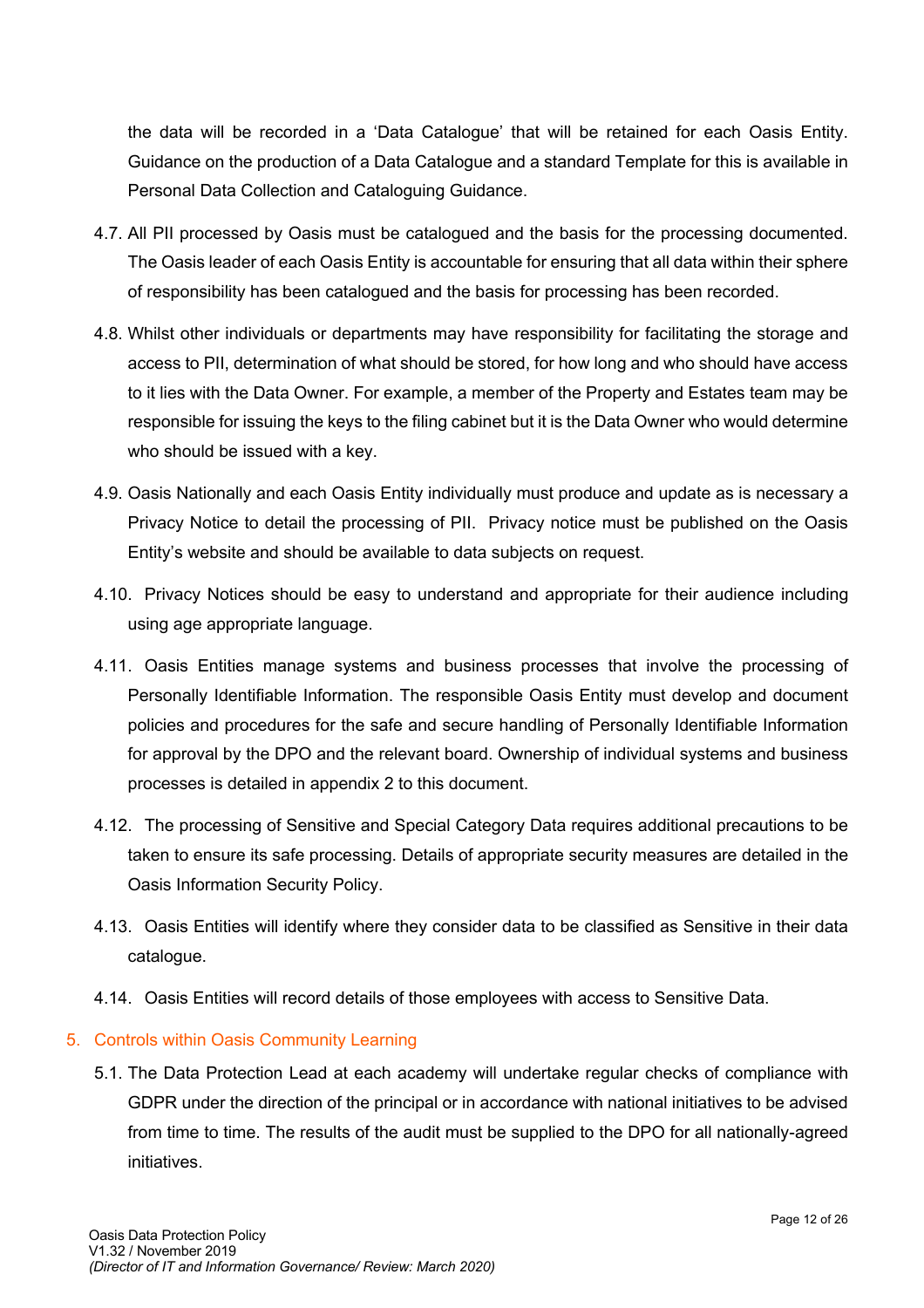- 5.2. The DPO or a designated suitably experienced colleague working to the DPO will undertake data protection audits. The DPO may choose at their own discretion to undertake an OCL audit for whatever reason but particularly this may be in response to any Data Protection related concerns raised or Data breaches reported. The regular programme of DPO audits will be notified to the board's Audit and Risk Committee.
- 5.3. The DPO will provide a report to the Audit and Risk Committee of the OCL board as to the status of Data Protection Compliance and Data Protection Risk in OCL in advance of each Audit and Risk Committee meeting. The report shall not be subject to any alteration by anyone other than the DPO.
- 5.4. Alteration of the DPO board report or attempting to unduly influence its contents will be considered to be a disciplinary offence.
- 5.5. Consideration of the Data Protection Compliance and Risk Report will be a standing agenda item for the Audit and Risk Committee of the OCL Board.
- 5.6. Any member of the OCL Board may request an extra-ordinary Data Protection Report at any time from the DPO.
- 6. Impact Assessments / Risk Assessments
	- 6.1. Decisions around the processing of personally identifiable data within Oasis will be undertaken with suitable regard for the risk and impact to the privacy and rights of data subjects before processing is undertaken.
	- 6.2. Data Protection Impact Assessments will be undertaken when a new business process or processing activity is developed that involves the use of Personally Identifiable Information.
	- 6.3. Data Protection Impact Assessments will be undertaken by staff who are suitably trained to undertake them. They must consult with the DPO at an early stage in the process and receive sign off from the DPO when the Data Protection Impact Assessment is completed. All such final assessments must be held by the DPO on behalf of OCL.
	- 6.4. The Data Protection Impact Assessment will be undertaken using the guidance and templates provided in the Guidance for the collection and cataloguing of Personal Data.
	- 6.5. The results of the Data Protection Impact Assessments will be retained by the Academy or National Service undertaking the assessment for inspection at any time.
	- 6.6. A copy of the assessment will also be provided to the DPO.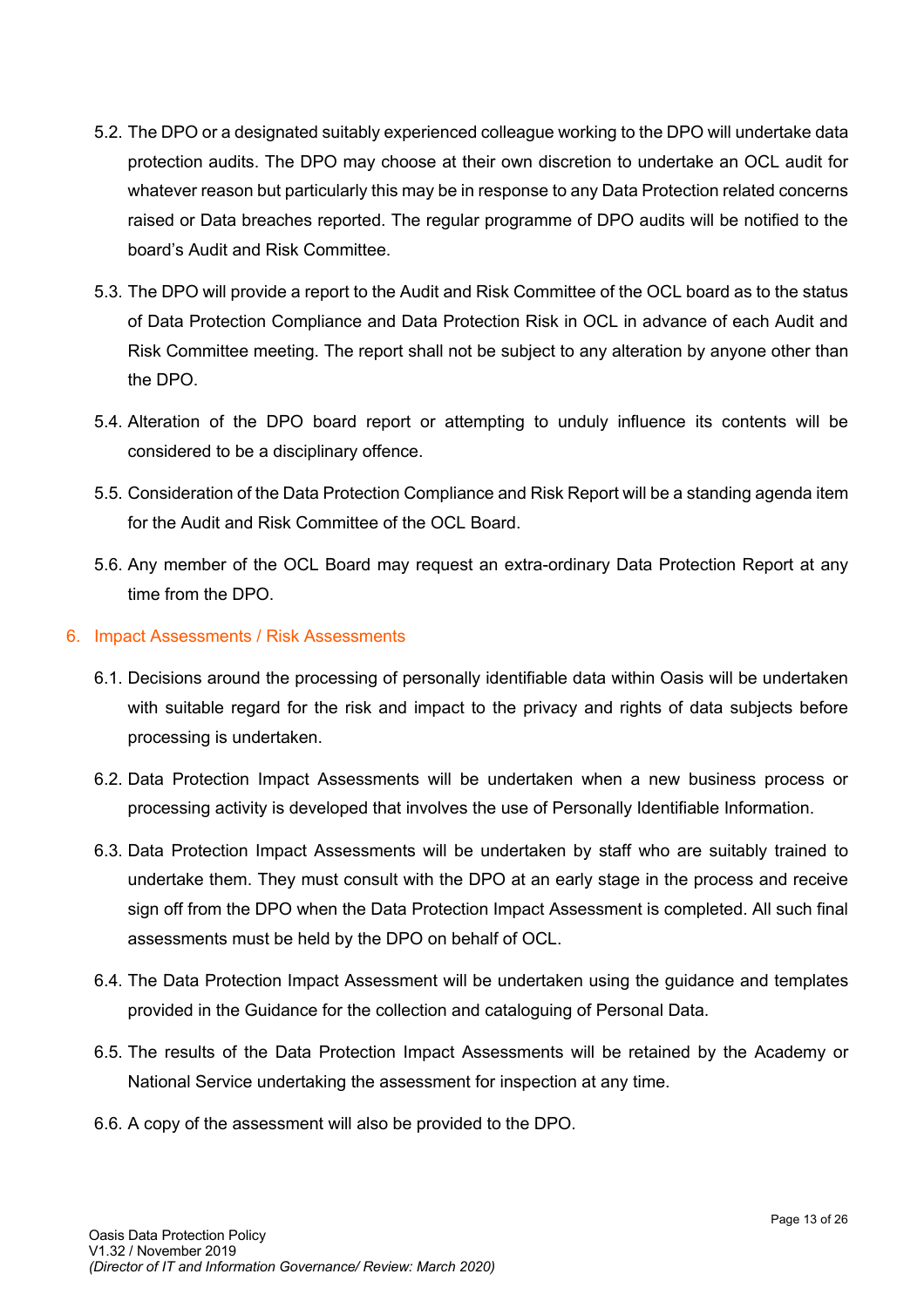#### 7. Data Protection Breaches

- 7.1. Data Protection Breach is where PII is lost, stolen, accidentally becomes available to those who are not authorised to have access to it.
- 7.2. Oasis will report all notifiable Data Protection breaches to the ICO.
- 7.3. Data Protection Breaches must be reported using the Oasis Data Protection Breach Reporting Process.
- 7.4. Any individual who becomes aware or suspects a Data Protection Breach must inform the DPO immediately regardless of the severity or the perceived severity of the breach. Failure to notify the DPO of a breach immediately may lead to disciplinary action.

#### 8. Procurement

- 8.1. Data Protection Issues must be considered at the point of procurement where the good or services being procured have an impact on Data Protection and involve the handling of Personally Identifiable Information.
- 8.2. Data Protection Impact Assessments as outlined in the 'Guidance in conducting a Data Protection Impact Assessment' will be undertaken in regard to the procurement of any particular goods or services for the first time where Personally Identifiable Information is involved.
- 8.3. Before a new supplier can be involved in the processing of Oasis Personally Identifiable Information, a contract must exist which sets out the obligations and requirements of the supplier to the processing of this data. The supplier must be subject to appropriate due diligence in regard to their data protection practices as outlined in the Oasis Assessment of Third-Party Suppliers Data Protection Practice Process.
- 8.4. Oasis will maintain a register of organisations whose Data Protection Practices have been verified and approved and a record of the contract that is in place.
- 8.5. Oasis Entities who procure services that involve the processing of Oasis Controlled Personally Identifiable Information must ensure that appropriate contract terms are included in any agreement with the supplier to ensure that Oasis's data is appropriately managed. Guidance on appropriate Data Protection contract terms can be obtained from the DPO.

#### 9. Data Subject Rights

- 9.1. Oasis respects the rights of data subjects to access the data that Oasis Processes about them.
- 9.2. Data Subjects have specific rights regarding the processing of Personally Identifiable Information being processed by Oasis: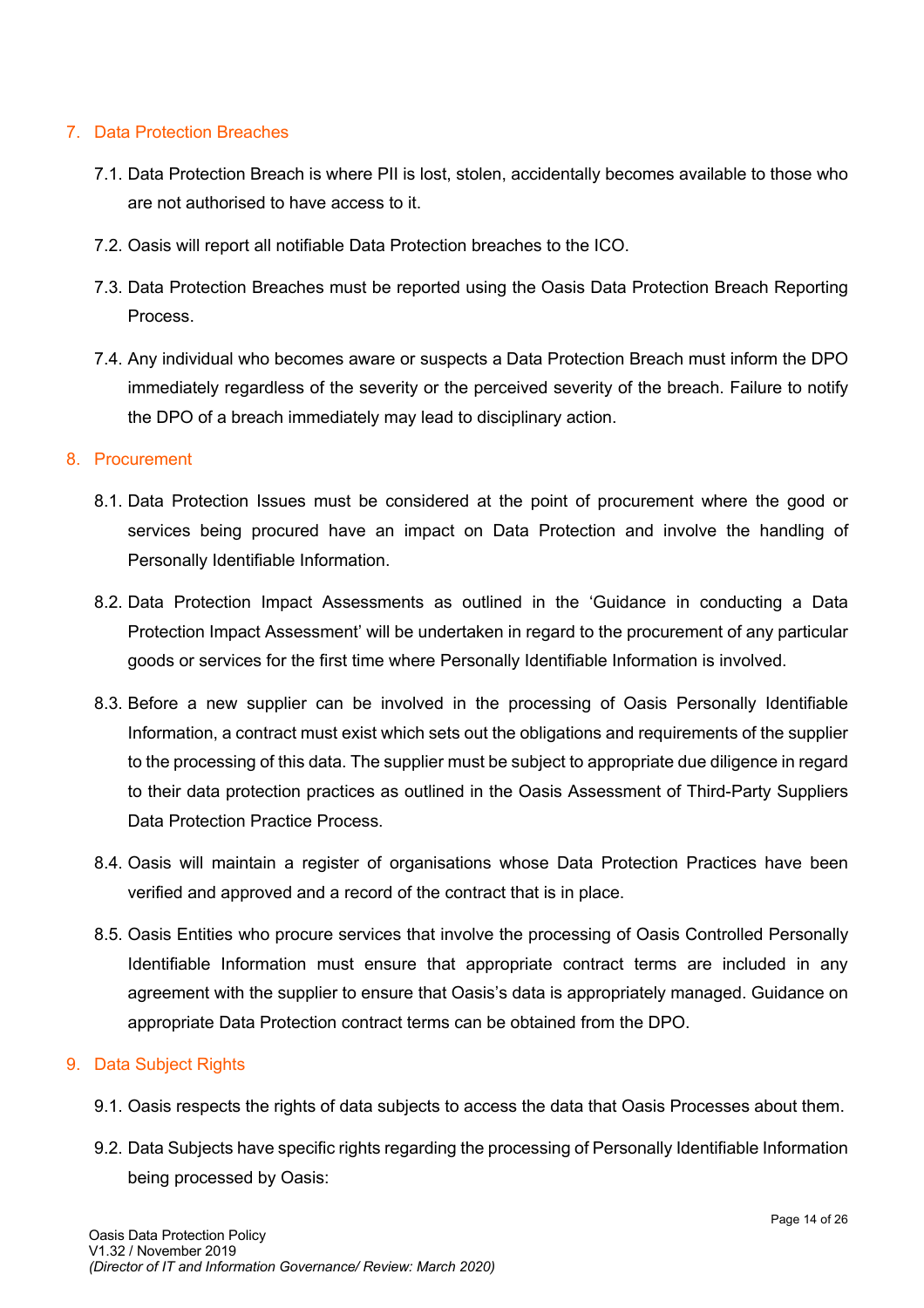- 9.2.1. To make a Subject Access Request (SAR) regarding the content and nature of information held and to whom it has been disclosed.
- 9.2.2. To prevent processing for purposes of direct marketing.
- 9.2.3. To be informed about mechanics of automated decision-making process that will significantly affect them.
- 9.2.4. Not to have significant decisions that will affect them taken solely by automated process.
- 9.2.5. To sue for compensation if they suffer damage by any contravention of the Data Protection Act.
- 9.2.6. To request the Information Commissioners Office (ICO) to assess whether any provision of the Act has been contravened.
- 9.3. Oasis Entities need to have in place effective means of extracting and retrieving information from a variety of sources in order to be able to comply with a Subject Access Request. Oasis will manage and respond to Subject Access Requests in accordance with the Oasis Subject Access Request Policy.

#### 10. Lawful Processing and Consent

- 10.1. All Data Processing undertaken by Oasis must be lawful.
- 10.2. It is only lawful to undertake the Processing of PII on the following basis:
	- 10.2.1. With the explicit consent of the data subject
	- 10.2.2. Processing is necessary for the performance of a contract with the data subject or to take steps to enter into a contract
	- 10.2.3. Processing is necessary for compliance with a legal obligation
	- 10.2.4. Processing is necessary to protect the vital interests of a data subject or another person
	- 10.2.5. Processing is necessary for the performance of a task carried out in the public interest or in the exercise of official authority vested in the controller
	- 10.2.6. Necessary for the purposes of legitimate interests pursued by the controller or a third party, except where such interests are overridden by the interests, rights or freedoms of the data subject. This condition is not available to processing carried out by public authorities in the performance of their tasks.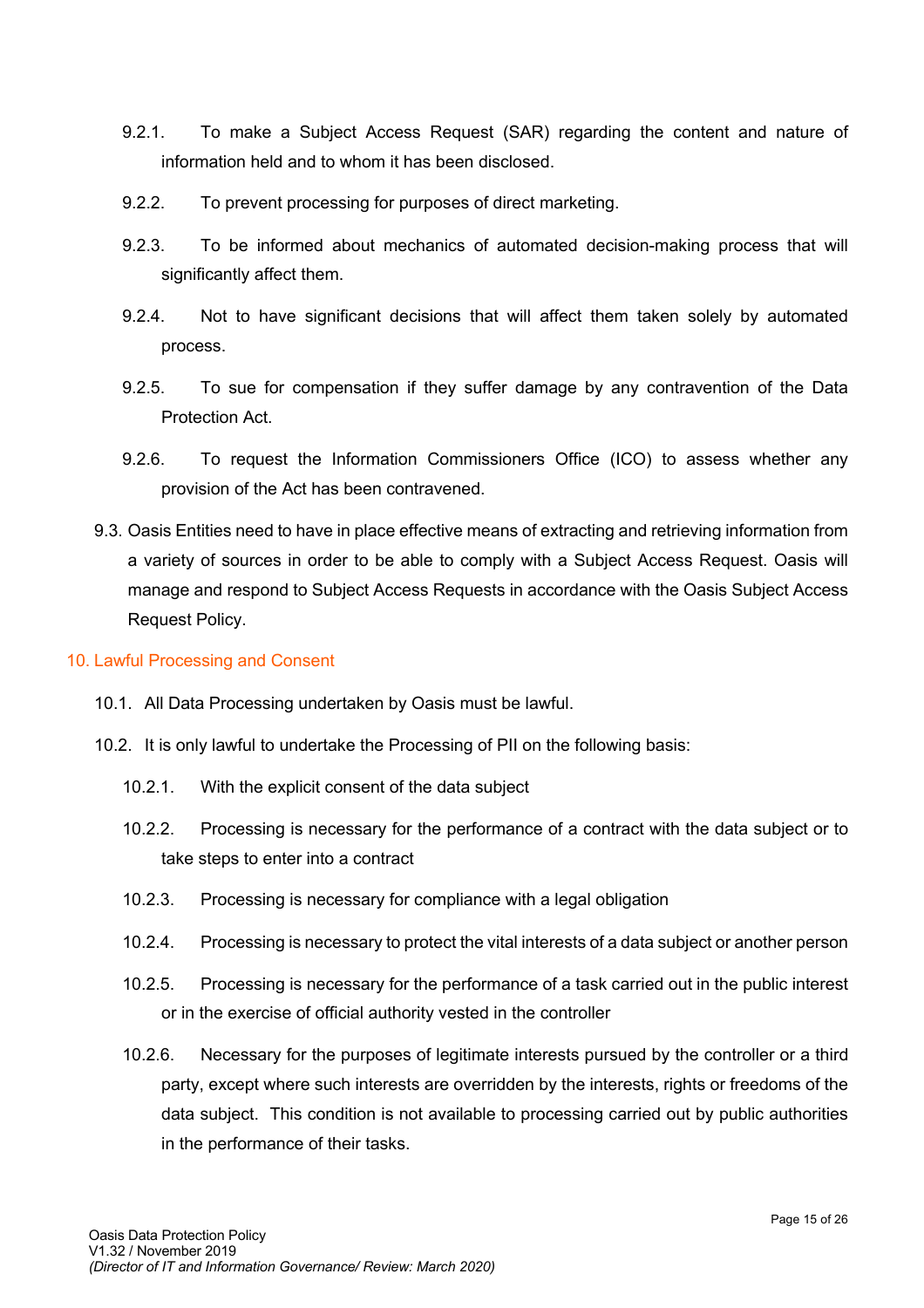- 10.3. Where another basis for processing PII does not exist, personal data or sensitive personal data can only be obtained, held, used or disclosed with the explicit consent of the data subject. "Consent" means that the data subject or as appropriate parent / legal guardian has been fully informed of the explicit intended processing and has signified their agreement, whilst being in a fit state of mind to do so and without pressure being exerted upon them. The subject/parent/guardian must give consent freely of their own accord.
- 10.4. Consent can be provided in a range of forms including verbal, electronic and written consent. 'Opt-outs' and 'implied consent' will not be used and all consent must require a positive selection or choice to opt in so pre-selected options must not be used. Where verbal consent is obtained then records of the consent must be maintained.
- 10.5. For Sensitive Data, explicit written consent of data subjects must be obtained unless an alternative lawful basis for processing exists.
- 10.6. Oasis will respect the rights of children as data subjects to make informed consent where they are judged to be able to do so. In most circumstances This will be considered when children are 13 years old. However, it may be appropriate to consult the person with parental authority where the child may not be fully competent to understand the implications of their decisions.
- 10.7. Where the processing is related to preventative or counselling services offered directly to a child then consent can be provided by younger children themselves. Parental/guardian consent is not required in these circumstances.
- 10.8. In most instances Oasis will process data on a legal basis other than consent. Where consent is used as the legal basis of processing then explicit consent will be obtained before any processing is undertaken. Any Oasis forms (whether electronic or paper-based) that gather data on an individual should contain a statement explaining what the information is to be used for and to whom the information that is may be disclosed. Separate consent is required for each separate processing activity and usage of the data where consent is used as the legal basis of processing. If an individual does not consent to certain types of processing (e.g., direct marketing), appropriate action must be taken to ensure that the processing does not take place.
- 10.9. Where consent has been obtained, it must be recorded. Oasis Entities are responsible for recording and maintaining an up to date record of the explicit consent that has been obtained where it is the basis of processing. Guidance on the recording of consent and example templates is available in the Oasis Guidance on Consent.
- 10.10. Consent can be withdrawn at any time. If consent it withdrawn, then any data held on the basis of the consent must be deleted/removed from Oasis Processing immediately.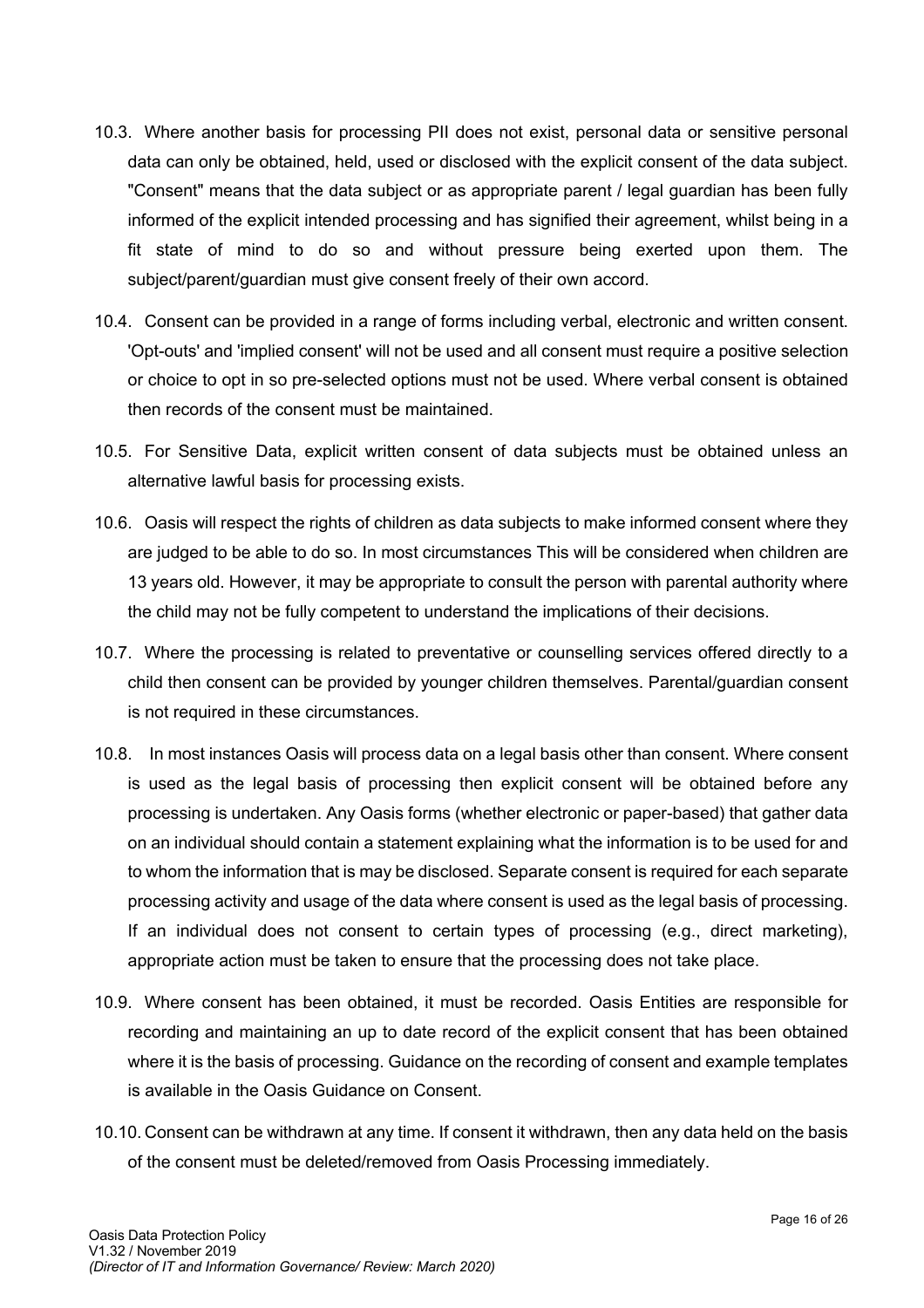#### 11. Security of Electronic Data

- 11.1. The Oasis IT Security Policy sets out the requirements for the secure handling and management of electronic data which has a significant impact on Data Protection, secure use of IT systems which has a significant impact on Data Protection. All Oasis staff are responsible for ensuring that they are familiar with and comply with this policy at all times.
- 11.2. Access to PII should be limited to those who need to access it in undertaking their legitimate duties as part of Oasis.

#### 12. Security of Hard Copy (Paper Based) Data

- 12.1. The Oasis Information Security Policy sets out the requirements for the secure handling and management of Hard Copy Data which has a significant impact on Data Protection. All Oasis staff are responsible for ensuring that they are familiar with and comply with this policy at all times.
- 12.2. Authorised individuals are individually responsible for the 'Hard Copy' PII in their care.
- 12.3. 'Hard Copy' paper based PII should be secured with access restricted to those with legitimate access requirement.
- 12.4. 'Hard Copy' PII must be recorded in the data catalogue along with electronic data.

#### 13. Retention and Disposal of Data

- 13.1. PII should not be retained for any longer than this is required for the lawful processing of the data. Once the data is no longer required for a specific purpose then it must be disposed of in a way that protects the rights and privacy of data subjects.
- 13.2. Hard Copy PII disposal must be through secure waste disposal. Guidance on the secure deletion/disposal of electronic information is available in the Oasis Information Security Policy.
- 13.3. There are a range of different legal and statutory obligations requiring the retention of information that impact Oasis activities as a Data Controller. PII must be retained in accordance with the Oasis Data Retention Policy to ensure that these obligations are met.

#### 14. Routine Publication of Information

- 14.1. Oasis publishes a number of items that include personal data and will continue to do so. The following is an indicative list:
	- 14.1.1. Names of all Oasis Trustees including members of Oasis Committees including Committees, Boards and other current and future Governance forums.
- Page 17 of 26 Oasis Data Protection Policy V1.32 / November 2019 14.1.2. Names, job titles and academic and/or professional qualifications of members of staff.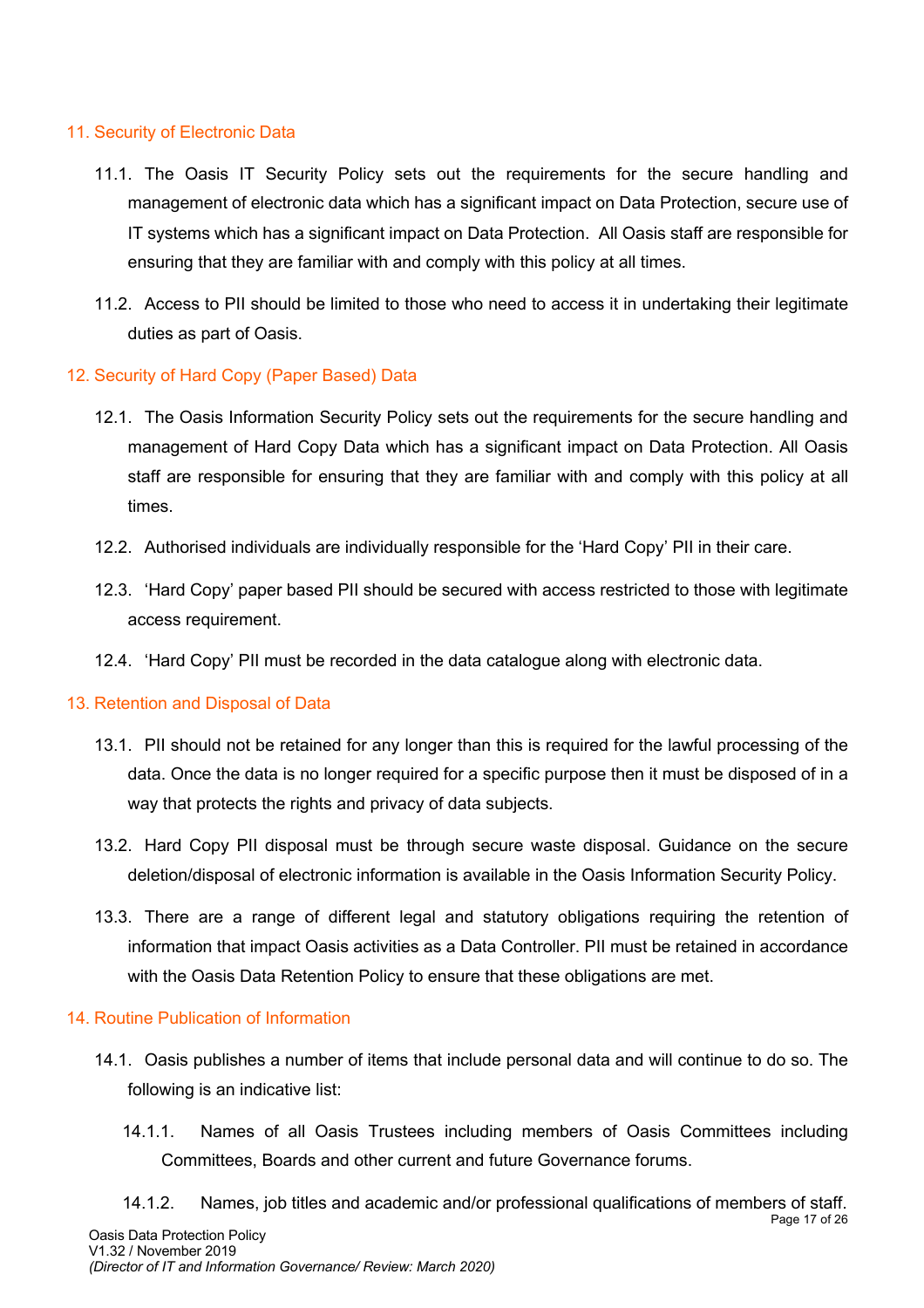- 14.1.3. Awards and Honours including Prize winners.
- 14.1.4. Internal Telephone Directory.
- 14.1.5. Graduation programmes and videos or other multimedia versions of graduation, award and other ceremonies.
- 14.1.6. Information in prospectuses (including photographs), brochures, annual & other reports, staff newsletters, etc.
- 14.1.7. Staff information on Oasis website including photographs.
- 14.2. It is recognised that there might be occasions when a member of staff, a student, or a lay member of Oasis, requests that their personal details in some of these categories remain confidential or are restricted to internal access. The individuals should be offered an opportunity to opt-out of the publication of the above (and other) data. In such instances, Oasis should endeavour to comply with the request where possible and ensure that appropriate action is taken. However, where the information is published for regulatory reasons or where the information is published because of a legal obligation then the information will continue to be published.

#### 15. Communications and Marketing

- 15.1. Oasis requires **Explicit Consent** for direct marketing activities. Marketing Activities can include both direct communications with those who have parental responsibility and to members of wider community.
- 15.2. Marketing activities are distinct from communications which are as a result of a child being part of Oasis. For example; information about a change in academy policy being sent home in a letter or an SMS message advising parents that the academy is closed due to bad weather is not marketing activity, information about an optional event being hosted at the academy could be considered marketing activity.
- 15.3. In order to ensure compliance with the regulation, academies must maintain separate 'lists' of contact information to be used for different communication purposes in the systems that are deployed. For example; A list in the text messaging service for 'All Parents' and a list in the text messaging service for 'Marketing to Parents' that corresponds to the consent received.

#### 16. CCTV

16.1. Oasis makes use of CCTV. The use and management must be undertaken in compliance with the Oasis CCTV policy.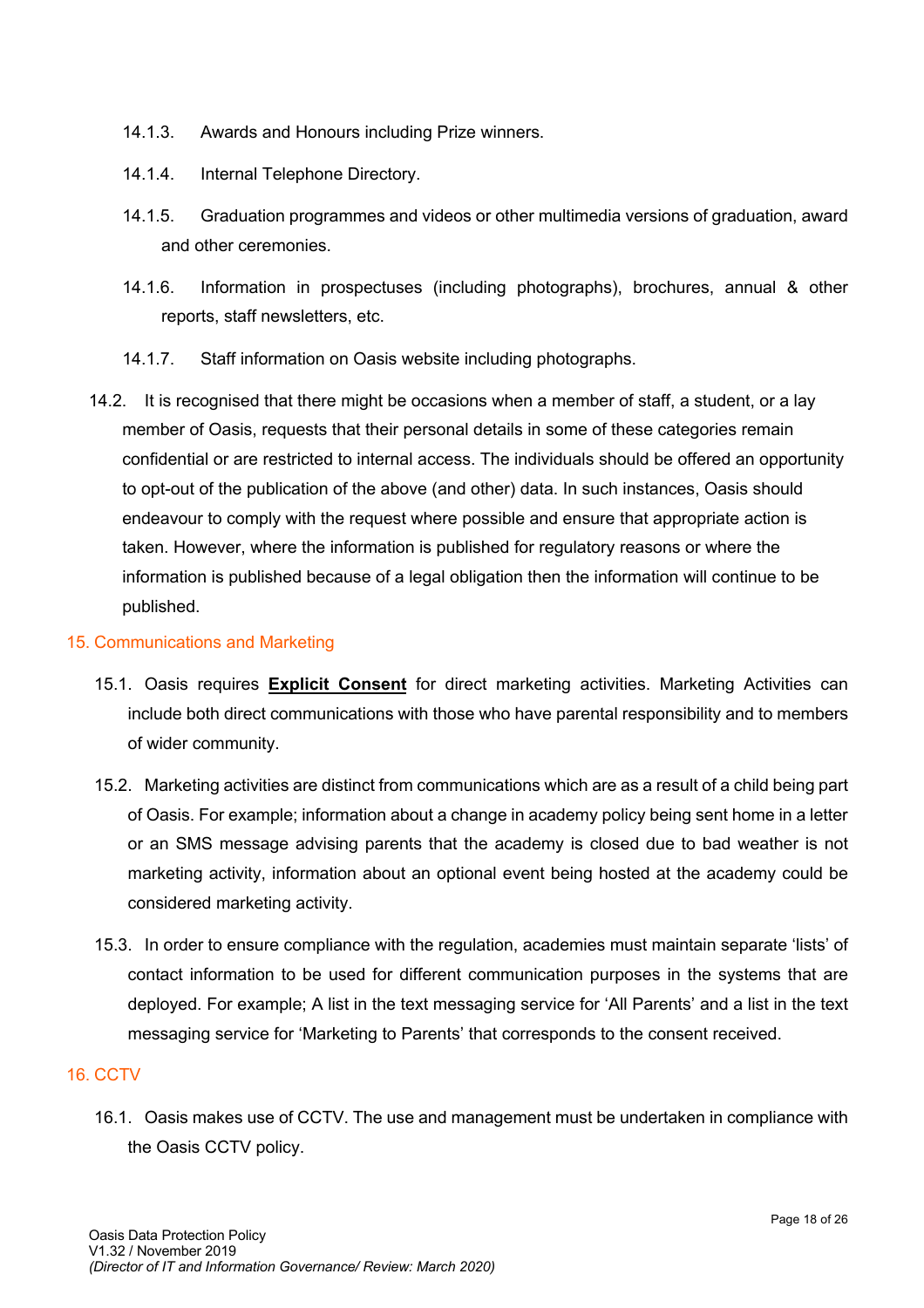#### 17. Disclosure of Personally Identifiable Information

17.1. Oasis will only disclose Personally Identifiable Information in its control in accordance with the Oasis Confidentiality Policy.

#### 18. Safeguarding

- 18.1. Oasis has a need to process Sensitive including Special Category data relating to its Safeguarding obligations.
- 18.2. Safeguarding requirements and the management of Safeguarding related Personally Identifiable Information must be managed in accordance with the provisions of this and the related Oasis policies.

#### 19. Transfers of Data between Oasis Subsidiaries

- 19.1. Oasis entities that form part of the same legal subsidiary may share Personally Identifiable Information where required and in compliance with this and other Oasis policies.
- 19.2. Oasis is an organisation made up of different legal bodies. Data transfers between the legal bodies represents a transfer between organisations and will only be undertaken when a Data Sharing Agreement is in place between the legal bodies.
- 19.3. Oasis UK will not transfer Personally Identifiable Information to another Oasis Subsidiary or Organisation outside of the UK for any purpose.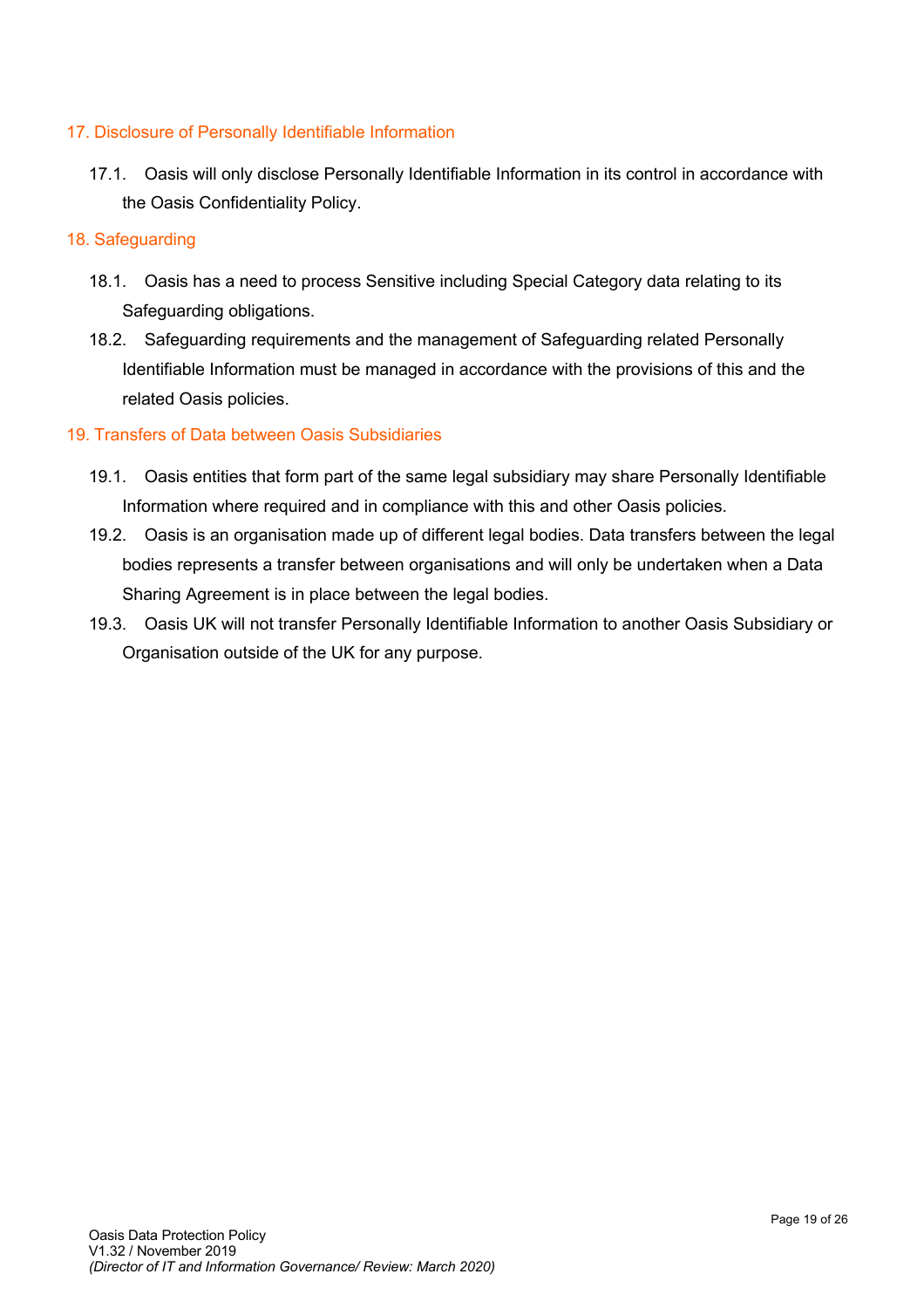### **Appendix 1 – RACI Matrix**

| R : Responsible.<br>A : Accountable.                                                                                          | C: Consulted. |                |            |           |              |              | I: Informed.             |                   |                           |                |                |                          |                       |                         |                            |                                   |                               |                                        |                        |                      |                       |                             |                        |              |
|-------------------------------------------------------------------------------------------------------------------------------|---------------|----------------|------------|-----------|--------------|--------------|--------------------------|-------------------|---------------------------|----------------|----------------|--------------------------|-----------------------|-------------------------|----------------------------|-----------------------------------|-------------------------------|----------------------------------------|------------------------|----------------------|-----------------------|-----------------------------|------------------------|--------------|
| <b>Policy Element</b>                                                                                                         |               |                |            |           | Leadership   |              |                          |                   | Academy                   |                |                | Serv<br>ices             |                       |                         |                            |                                   |                               |                                        |                        |                      |                       |                             |                        |              |
|                                                                                                                               |               | Board          | Data Ownei | Group CEO | OCL CEO      | OCL COO      | <b>Regional Director</b> | Academy Principal | Designated Representative | <b>Teacher</b> | Academy User   | Head of National Service | National Service User | Director of IT Services | Head of IT Service Deliver | National Infrastructure<br>Manage | Head of Strategic IT Projects | $\exists$<br>Technical Services Manage | Data Protection Office | Service Desk Manager | National Service Desk | $\equiv$<br>Service Manager | <b>Cluster Manager</b> | Onsite Teams |
| 1.3 Maintain OCL registration with ICO                                                                                        |               |                |            |           | A            |              |                          |                   |                           |                |                |                          |                       |                         |                            |                                   |                               |                                        | $\mathsf{R}$           |                      |                       |                             |                        |              |
| 2.1-2.2 Data Classification (Academy)                                                                                         |               |                |            |           |              |              |                          | A                 | $\overline{R}$            |                |                |                          |                       |                         |                            |                                   |                               |                                        | $\mathsf{C}$           |                      |                       |                             |                        |              |
| 2.1-2.2 Data Classification (National Service)                                                                                |               |                |            |           |              |              |                          |                   |                           |                |                | A                        |                       |                         |                            |                                   |                               |                                        | C                      |                      |                       |                             |                        |              |
| 3.1 Overall accountability for Data Protection (DP) compliance                                                                |               | $\overline{A}$ |            | R         | $\mathsf{R}$ | $\mathsf{R}$ | R                        | $\mathsf{R}$      | $\mathsf{R}$              |                | $\overline{R}$ | $\overline{\mathcal{R}}$ |                       | R                       | $\overline{\mathbf{z}}$    | $\mathsf{R}$                      | R                             |                                        | $\mathsf{R}$           |                      |                       |                             |                        |              |
| 3.3 Develop and maintain Policies, guidance, procedures to<br>support Data Protection compliance                              |               |                |            |           |              | A            |                          |                   |                           |                |                |                          |                       | R                       | $\mathsf{R}$               | $\mathsf{R}$                      |                               |                                        | $\mathsf{C}$           |                      |                       |                             |                        |              |
| 3.4 Key point of contact for all data protection queries                                                                      |               |                |            |           |              |              |                          |                   |                           |                |                |                          |                       |                         |                            |                                   |                               |                                        | A                      |                      |                       |                             |                        |              |
| 3.5 Ensure that policies and processes are adhered to for<br>Academy Data and by Academy Staff.                               |               |                |            |           |              |              | R                        | $\overline{A}$    | $\mathsf{R}$              |                | $\mathsf{R}$   |                          |                       |                         |                            |                                   |                               |                                        | C                      |                      |                       |                             |                        |              |
| 3.6 Ensure that policies and processes are adhered to for nationally<br>held data and by national staff within their service. |               |                |            |           |              | $\mathsf{R}$ |                          |                   | $\mathsf{R}$              |                |                | $\mathsf{A}$             | R                     |                         |                            |                                   |                               |                                        | C                      |                      |                       |                             |                        |              |
| 3.8 Nominate DP leads (Academy)                                                                                               |               |                |            |           |              |              |                          | A                 |                           |                |                |                          |                       |                         |                            |                                   |                               |                                        |                        |                      |                       |                             |                        |              |
| 3.8 Nominate DP leads (National Service)                                                                                      |               |                |            |           |              |              |                          |                   |                           |                |                | A                        |                       |                         |                            |                                   |                               |                                        |                        |                      |                       |                             |                        |              |
| 3.12 Ensure any personal data they provide about themselves is up<br>to date                                                  |               |                |            |           |              |              |                          |                   |                           |                | А              |                          |                       |                         |                            |                                   |                               |                                        |                        |                      |                       |                             |                        |              |
| 3.13 ensure third party agreed to comply with DP policy before<br>they are granted access PII (Academy)                       |               |                |            |           |              |              | $\overline{R}$           | $\overline{A}$    | $\mathsf{R}$              |                |                |                          |                       | $\mathsf C$             | $\mathsf{C}$               |                                   |                               |                                        |                        |                      |                       |                             | $\perp$                | $\mathbf{I}$ |
| 3.13 ensure third party agreed to comply with DP policy before<br>they are granted access PII (National Service)              |               |                |            |           |              | $\mathsf{R}$ |                          |                   |                           |                |                | Α                        |                       | C                       |                            | C                                 |                               |                                        | C                      |                      |                       |                             | $\perp$                | $\mathbf{I}$ |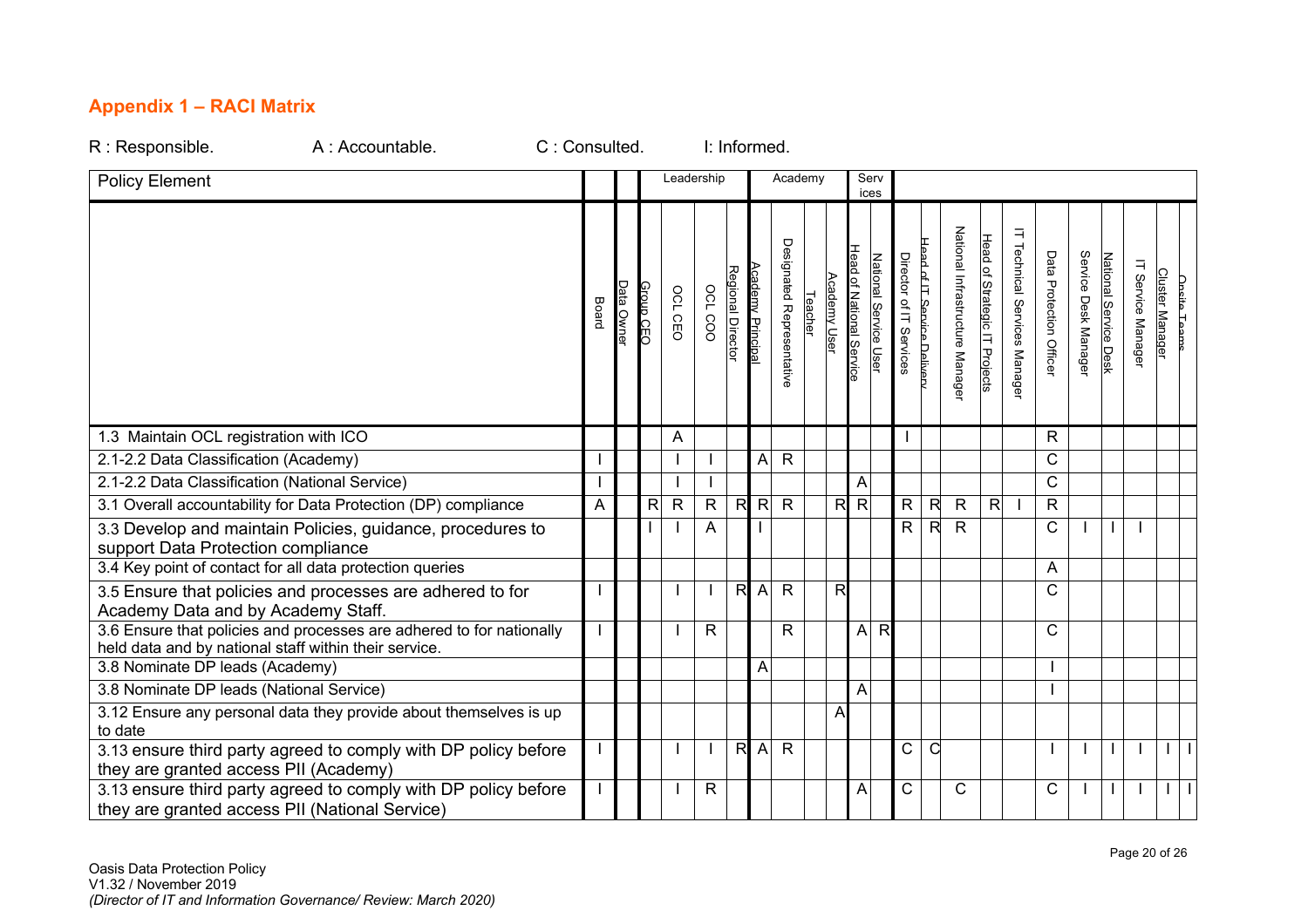| <b>Policy Element</b>                                                                                                                  |       |                          |           | Leadership |                |                   |                  | Academy                   |         |              | Serv                     | ices                  |                                                      |                                |                               |                                 |                        |                      |                       |                             |                       |                     |
|----------------------------------------------------------------------------------------------------------------------------------------|-------|--------------------------|-----------|------------|----------------|-------------------|------------------|---------------------------|---------|--------------|--------------------------|-----------------------|------------------------------------------------------|--------------------------------|-------------------------------|---------------------------------|------------------------|----------------------|-----------------------|-----------------------------|-----------------------|---------------------|
|                                                                                                                                        | Board | Data Owner               | Group CEC | OCL CEO    | <b>OCL COO</b> | Regional Director | Academy Principa | Designated Representative | Teacher | Academy User | Head of National Service | National Service User | ead of IT Service Deliver<br>Director of IT Services | National Infrastructure Manage | Head of Strategic IT Projects | Ε<br>Technical Services Manager | Data Protection Office | Service Desk Manager | National Service Desk | $\equiv$<br>Service Manager | <b>Cluster Manage</b> | <u>Onsite Teams</u> |
| 3.14 Maintain evidence that all those with access to PII have read<br>and adhere to this policy. (Academy)                             |       |                          |           |            |                |                   | R A              | $\overline{R}$            |         |              |                          |                       |                                                      |                                |                               |                                 |                        |                      |                       |                             |                       |                     |
| 3.14 Maintain evidence that all those with access to PII have read                                                                     |       |                          |           |            | $\mathsf{R}$   |                   |                  |                           |         |              | A                        |                       |                                                      |                                |                               |                                 |                        |                      |                       |                             |                       |                     |
| and adhere to this policy. (National Service)<br>3.16 Complete DP training for new staff during induction and annually                 |       |                          |           |            |                |                   | R A              | $\mathsf{R}$              |         | R            |                          |                       |                                                      |                                |                               |                                 |                        |                      |                       |                             |                       |                     |
| for all staff. Ensure evidence is recorded. (Academy)                                                                                  |       |                          |           |            |                |                   |                  |                           |         |              |                          |                       |                                                      |                                |                               |                                 |                        |                      |                       |                             |                       |                     |
| 3.16 Complete DP training for new staff during induction and annually<br>for all staff. Ensure evidence is recorded. (National Office) |       |                          |           |            | $\mathsf{R}$   |                   |                  |                           |         |              | A                        | $\mathsf{R}$          |                                                      |                                |                               |                                 |                        |                      |                       |                             |                       |                     |
| 3.17 - 3.19 Additional in-person training for those with access to                                                                     |       |                          |           |            |                |                   | R A              | $\overline{R}$            |         |              |                          |                       |                                                      |                                |                               |                                 |                        |                      |                       |                             |                       |                     |
| large volume or sensitive PII (Academy)                                                                                                |       |                          |           |            |                |                   |                  |                           |         |              |                          |                       |                                                      |                                |                               |                                 |                        |                      |                       |                             |                       |                     |
| 3.17 - 3.19 Additional in-person training for those with access to<br>large volume or sensitive PII (National Service)                 |       |                          |           |            | $\mathsf{R}$   |                   |                  |                           |         |              | A                        |                       |                                                      |                                |                               |                                 |                        |                      |                       |                             |                       |                     |
| 4.1, 4.3 Ensure each PII has owner (Academy)                                                                                           |       |                          |           |            |                |                   | $R$ A            | $\overline{R}$            |         |              |                          |                       |                                                      |                                |                               |                                 |                        |                      |                       |                             |                       |                     |
| 4.1, 4.3 Ensure each PII has owner (National Service)                                                                                  |       |                          |           |            | $\overline{R}$ |                   |                  |                           |         |              | $\overline{A}$           |                       |                                                      |                                |                               |                                 |                        |                      |                       |                             |                       |                     |
| 4.2, 4.5 Minimise processing of PII                                                                                                    |       | A                        |           |            |                |                   |                  | $\mathsf{R}$              |         |              |                          | $\mathsf{R}$          |                                                      |                                |                               |                                 | $\mathsf C$            |                      |                       |                             |                       |                     |
| 4.6-4.7, 4.13 Catalogue PII (Academy)                                                                                                  |       | $\overline{R}$           |           |            |                |                   | A                | $\mathsf{R}$              |         |              |                          |                       |                                                      |                                |                               |                                 | $\mathsf{R}$           |                      |                       |                             |                       |                     |
| 4.6-4.7, 4.13 Catalogue PII (National Service)                                                                                         |       | $\overline{\mathsf{R}}$  |           |            |                |                   |                  |                           |         |              | $\overline{A}$           | $\overline{R}$        |                                                      |                                |                               |                                 | $\mathsf{R}$           |                      |                       |                             |                       |                     |
| 4.9-4.10 Draft, publish and maintain privacy notice                                                                                    |       | C                        |           | A          | $\mathsf{R}$   |                   | $R$ $R$          | $\mathsf{R}$              |         |              |                          |                       | $\mathsf{R}$                                         |                                |                               |                                 | C                      |                      |                       |                             |                       |                     |
| 4.11 Develop, document and maintain policies and procedures                                                                            |       | $\overline{\text{C}}$    |           |            |                |                   | $R$ A            | $\mathsf{R}$              |         |              |                          |                       | C                                                    |                                |                               |                                 | C                      |                      |                       |                             |                       |                     |
| for the safe and secure handling of PII (Academy)                                                                                      |       | $\overline{\text{c}}$    |           |            | $\overline{R}$ |                   |                  |                           |         |              |                          |                       | $\mathsf C$                                          |                                |                               |                                 | C                      |                      |                       |                             |                       |                     |
| 4.11 Develop, document and maintain policies and procedures<br>for the safe and secure handling of PII (National Service)              |       |                          |           |            |                |                   |                  |                           |         |              | A                        |                       |                                                      |                                |                               |                                 |                        |                      |                       |                             |                       |                     |
| 4.12->4.14 Access to sensitive Data (Academy)                                                                                          |       | $\mathsf{R}$             |           |            |                |                   | R A              | $\mathsf{R}$              |         |              |                          |                       | C                                                    |                                |                               |                                 |                        |                      |                       |                             |                       |                     |
| 4.12 - 4.14 Access to sensitive Data (National Service)                                                                                |       | $\overline{\mathcal{R}}$ |           |            | $\mathsf{R}$   |                   |                  |                           |         |              | $\overline{A}$           |                       | $\overline{C}$                                       |                                |                               |                                 |                        |                      |                       |                             |                       |                     |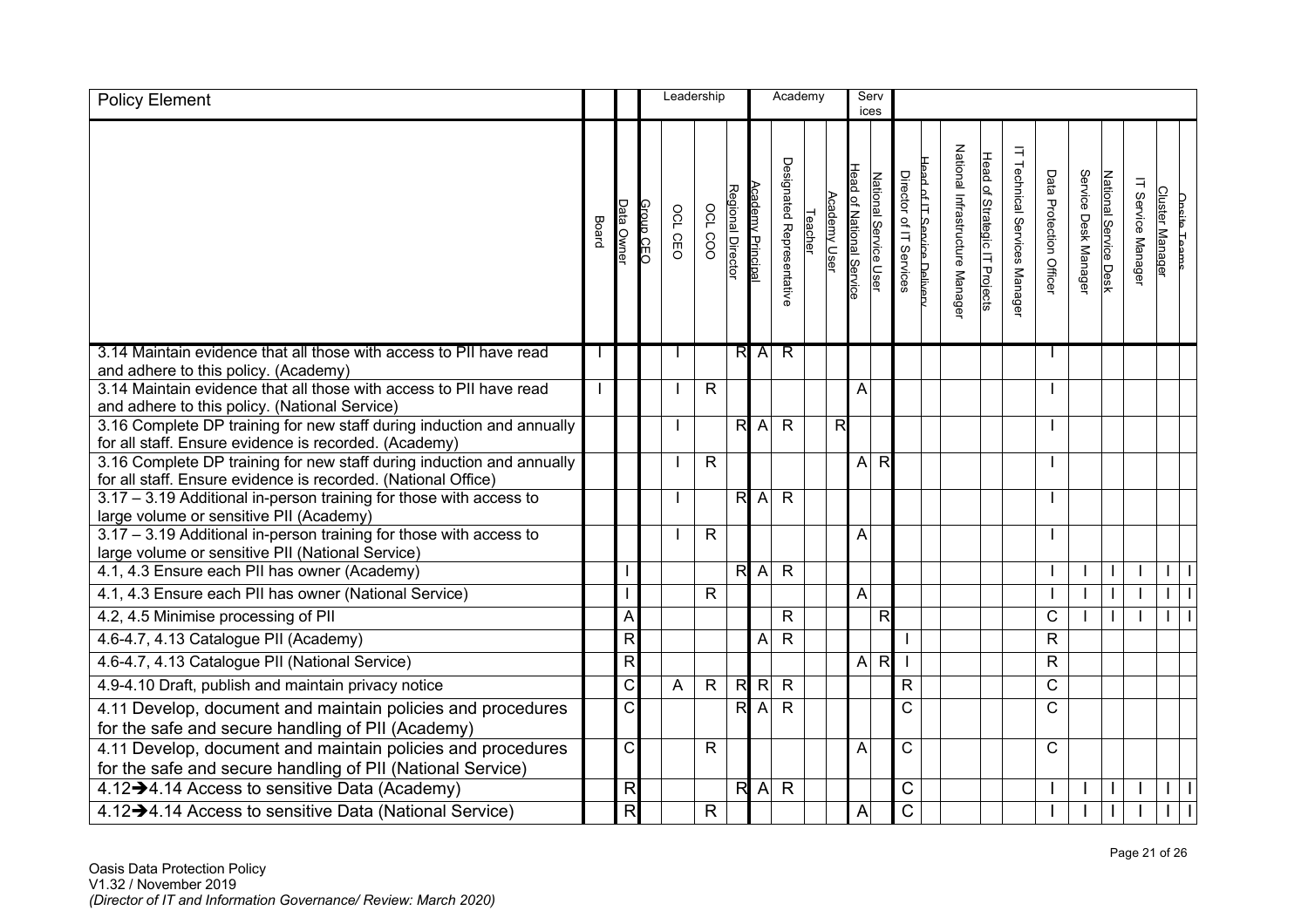| <b>Policy Element</b>                                                                                                              |       |                          |                |         | Leadership   |                          |                 | Academy                   |                |              |                          | Serv<br>ices          |                         |                            |                                |                               |                                |                         |                      |                       |                       |                                               |
|------------------------------------------------------------------------------------------------------------------------------------|-------|--------------------------|----------------|---------|--------------|--------------------------|-----------------|---------------------------|----------------|--------------|--------------------------|-----------------------|-------------------------|----------------------------|--------------------------------|-------------------------------|--------------------------------|-------------------------|----------------------|-----------------------|-----------------------|-----------------------------------------------|
|                                                                                                                                    | Board | ata Owne                 | GEC<br>GEC     | OCL CEO | OCL COO      | Regional Director        | cademy Principa | Designated Representative | Teacher        | Academy User | Head of National Service | National Service User | Director of IT Services | Head of IT Service Deliver | National Infrastructure Manage | Head of Strategic IT Projects | Ε<br>Technical Services Manage | Data Protection Officer | Service Desk Manager | National Service Desk | IT Service<br>Managel | <b>Cluster Manager</b><br><b>Onsite Teams</b> |
| 5.1-5.2 Conduct DP audits;                                                                                                         |       |                          |                |         |              |                          | $\overline{R}$  | $\overline{R}$            |                |              |                          |                       |                         |                            |                                |                               |                                | A                       |                      |                       |                       |                                               |
| 5.3 Report to Board                                                                                                                |       |                          | $\overline{1}$ |         |              |                          |                 |                           |                |              |                          |                       |                         |                            |                                |                               |                                | A                       |                      |                       |                       |                                               |
| 6.1-6.6 Conduct DP Impact Assessment (DPIA) (Academy)                                                                              |       | $\mathsf{R}$             |                |         |              |                          | A               | $\mathsf{R}$              |                |              |                          |                       | $\mathsf C$             | q                          | $\mathsf{C}$                   |                               |                                | $\overline{C}$          |                      |                       | C                     |                                               |
| 6.1-6.6 Conduct DP Impact Assessment (DPIA) (National<br>Service)                                                                  |       | R                        |                |         |              |                          |                 |                           |                |              | Α                        |                       | $\overline{\text{C}}$   | C                          | $\mathsf{C}$                   |                               |                                | $\overline{\text{C}}$   |                      |                       | $\mathsf{C}$          |                                               |
| 7.2-7.4 Report suspected DP breach                                                                                                 |       | $\mathsf{R}$             |                | A       | $\mathsf{R}$ | $\overline{\mathcal{R}}$ | $\mathsf{R}$    | $\mathsf R$               |                | R            |                          | $R$ R                 | $\mathsf R$             | $\mathsf{R}$               | $\mathsf{R}$                   |                               | R <sub>R</sub>                 | $\mathsf{R}$            | $\mathsf{R}$         | $\mathsf{R}$          | $\mathsf{R}$          | $R$ $R$                                       |
| 8.1-8.6 Conduct DPIA on new systems and assess third<br>parties as per Guidance. (Academy)                                         |       | $\overline{\mathsf{R}}$  |                |         |              | $\overline{\mathsf{R}}$  | $\overline{A}$  | $\overline{R}$            |                |              | $\overline{R}$           |                       | $\overline{C}$          | $\mathsf C$                | $\mathsf{C}$                   |                               |                                | $\mathsf{C}$            |                      |                       | $\mathsf{C}$          |                                               |
| 8.1-8.6 Conduct DPIA on new systems and assess third<br>parties as per Guidance. (National Service)                                |       | R                        |                |         |              | R                        |                 |                           |                |              | $\mathsf{A}$             |                       | $\mathsf C$             | O                          | $\mathsf{C}$                   |                               |                                | $\mathsf{C}$            |                      |                       | C                     |                                               |
| 9.3 Ensure process to retrieve information to comply with<br>Subject Access Request (SAR) and other requests (Academy)             |       | $\overline{\mathsf{R}}$  |                |         |              | $\overline{\mathsf{R}}$  | $\mathsf{A}$    | $\overline{R}$            |                |              | R                        |                       | $\overline{C}$          | C                          |                                |                               |                                | $\mathsf{C}$            |                      |                       | $\mathsf{C}$          |                                               |
| 9.3 Ensure process to retrieve information to comply with<br>Subject Access Request (SAR) and other requests (National<br>Service) |       | R                        |                |         | $\mathsf{R}$ |                          |                 |                           |                |              | A                        |                       | $\mathsf C$             | O                          |                                |                               |                                | $\mathsf C$             |                      |                       | C                     |                                               |
| 10.1 - 10.10 Ensure that Processing is Lawful (Academy)                                                                            |       |                          |                |         |              | $\overline{\mathcal{R}}$ | $\overline{A}$  | $\mathsf{R}$              |                |              |                          |                       |                         |                            |                                |                               |                                | $\mathsf C$             |                      |                       |                       |                                               |
| 10.1 - 10.10 Ensure that Processing is Lawful (National<br>Service)                                                                |       |                          |                |         | $\mathsf{R}$ |                          |                 |                           |                |              | $\overline{A}$           |                       |                         |                            |                                |                               |                                | $\mathsf{C}$            |                      |                       |                       |                                               |
| 11.1 - 11.4 Comply with Information Security policy & practices<br>(Academy)                                                       |       | $\mathsf C$              |                |         |              | $\overline{\mathsf{R}}$  | $\overline{A}$  | $\mathsf{R}$              |                | $\mathsf{R}$ |                          |                       | $\mathsf C$             | $\mathsf{R}$               | $\mathsf{R}$                   |                               |                                | $\mathsf C$             | $\mathsf{R}$         | $\mathsf{R}$          | $\mathsf{C}$          | $R$ $R$                                       |
| 11.1 - 11.4 Comply with Information Security policy & practices<br>(National Service)                                              |       | $\mathsf C$              |                |         | $\mathsf{R}$ |                          |                 |                           |                |              | A                        |                       | $\mathsf{C}$            | $\mathsf{R}$               | $\mathsf{R}$                   |                               |                                | $\mathsf C$             | $\mathsf{R}$         | R                     | $\mathsf{C}$          | $R$ $R$                                       |
| 12.2-12.6 Management of Hard Copy Data (Academy)                                                                                   |       | $\overline{\mathcal{D}}$ |                |         |              | $\overline{\mathsf{R}}$  | $\overline{A}$  | $\overline{R}$            | $\overline{R}$ |              |                          |                       |                         |                            |                                |                               |                                | C                       |                      |                       |                       |                                               |
| 12.2-12.6 Management of Hard Copy Data (National Service)                                                                          |       | $\overline{\mathsf{R}}$  |                |         | $\mathsf{R}$ |                          |                 |                           |                |              | $\overline{A}$           |                       |                         |                            |                                |                               |                                | $\mathsf C$             |                      |                       |                       |                                               |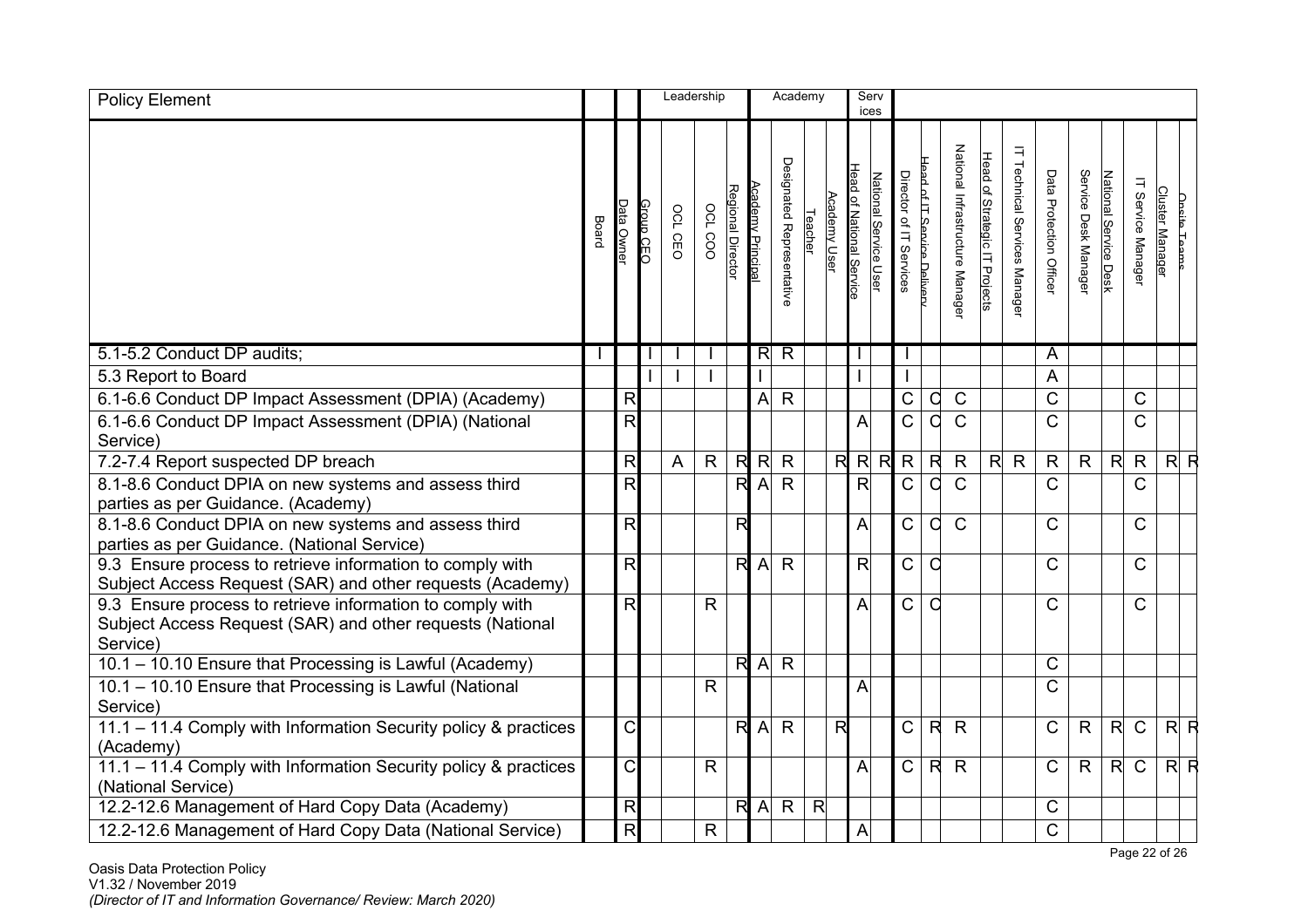| <b>Policy Element</b>                                                                                                            |       |                         |           | Leadership   |              |                          |                   | Academy                   |                         |              |                          | Serv<br>ices          |                                                       |                                |                               |                                         |                         |                      |                       |                             |                        |                     |
|----------------------------------------------------------------------------------------------------------------------------------|-------|-------------------------|-----------|--------------|--------------|--------------------------|-------------------|---------------------------|-------------------------|--------------|--------------------------|-----------------------|-------------------------------------------------------|--------------------------------|-------------------------------|-----------------------------------------|-------------------------|----------------------|-----------------------|-----------------------------|------------------------|---------------------|
|                                                                                                                                  | Board | Data Ownei              | Group CEC | OCL CEO      | OCL COO      | <b>Regional Director</b> | Academy Principal | Designated Representative | Teacher                 | Academy User | Head of National Service | National Service User | Head of IT Service Deliver<br>Director of IT Services | National Infrastructure Manage | Head of Strategic IT Projects | $\exists$<br>Technical Services Manager | Data Protection Officer | Service Desk Manager | National Service Desk | $\equiv$<br>Service Manager | <b>Cluster Manager</b> | <b>Onsite Teams</b> |
| 13.1-13.3 Adherence to Data Retention Policy (Academy)                                                                           |       | R                       |           |              |              |                          | R A               | $\overline{R}$            | $\overline{\mathsf{R}}$ |              |                          |                       |                                                       |                                |                               |                                         | C                       |                      |                       |                             |                        |                     |
| 13.1-13.3 Adherence to Data Retention Policy (National<br>Service)                                                               |       | $\overline{\mathsf{R}}$ |           |              | $\mathsf{R}$ |                          |                   |                           |                         |              | A                        |                       |                                                       |                                |                               |                                         | $\mathsf{C}$            |                      |                       |                             |                        |                     |
| 14.2 Comply with valid request to opt-out of publication of<br>information (Academy)                                             |       | R                       |           |              |              | R                        | $\overline{A}$    | $\mathsf{R}$              |                         | R            | $\mathsf{R}$             | $\mathsf{R}$          |                                                       |                                |                               |                                         | $\mathsf{C}$            |                      |                       |                             |                        |                     |
| 14.2 Comply with valid request to opt-out of publication of<br>information (National Service)                                    |       | R                       |           |              | $\mathsf{R}$ |                          | R                 | $\mathsf{R}$              |                         | R            | $\overline{A}$           | $\mathsf{R}$          |                                                       |                                |                               |                                         | C                       |                      |                       |                             |                        |                     |
| 15.1-15.3 Marketing: retain and maintain clear marketing lists<br>with permissions; follow as per permissions (Academy)          |       | R                       |           |              |              | R                        | $\overline{A}$    | $\mathsf{R}$              |                         |              |                          |                       |                                                       |                                |                               |                                         | C                       |                      |                       | $\mathsf{C}$                |                        |                     |
| 15.1-15.3 Marketing: retain and maintain clear marketing lists<br>with permissions; follow as per permissions (National Service) |       | R                       |           |              |              |                          |                   |                           |                         |              | A                        |                       |                                                       |                                |                               |                                         | $\mathsf{C}$            |                      |                       | $\mathsf{C}$                |                        |                     |
| 16.1 Comply with CCTV policy (Academy)                                                                                           |       |                         |           |              |              | $\overline{\mathsf{R}}$  | $\overline{A}$    |                           |                         |              |                          |                       | $\mathsf C$                                           |                                |                               |                                         |                         |                      |                       |                             |                        |                     |
| 16.1 Comply with CCTV policy (National Office)                                                                                   |       |                         |           |              | $\mathsf{R}$ |                          |                   |                           |                         |              | $\overline{A}$           |                       | $\mathsf C$                                           |                                |                               |                                         |                         |                      |                       |                             |                        |                     |
| 17.1 Comply with Confidentiality policy when disclosing<br>information (Academy)                                                 |       | R                       |           |              |              | R                        | $\overline{A}$    | $\mathsf{R}$              |                         | R            |                          |                       |                                                       |                                |                               |                                         | C                       |                      |                       |                             |                        |                     |
| 17.1 Comply with Confidentiality policy when disclosing<br>information (National Service)                                        |       | $\overline{\mathsf{R}}$ |           |              | A            |                          |                   |                           |                         |              | R                        |                       |                                                       |                                |                               |                                         | $\mathsf{C}$            |                      |                       |                             |                        |                     |
| 18.1-18.2 Follow high level of care in processing safeguarding<br>information by following all appropriate policies              |       | $\overline{\mathsf{R}}$ |           | $\mathsf{R}$ |              | R                        | $\overline{A}$    | $\mathsf{R}$              | $\mathsf{R}$            |              |                          | $R$ $R$               |                                                       |                                |                               |                                         | С                       |                      |                       |                             |                        |                     |
| 19.1→19.3 Transfers of Data to Oasis Subsidiaries (Academy)                                                                      |       | $\overline{C}$          |           | $\mathsf{R}$ |              |                          | $R$ $A$           | $\mathsf{R}$              |                         |              |                          |                       | $\mathsf C$                                           |                                |                               |                                         | C                       |                      |                       |                             |                        |                     |
| 19.1→19.3 Transfers of Data to Oasis Subsidiaries (National<br>Office)                                                           |       | $\overline{\text{C}}$   |           | R            | $\mathsf{R}$ |                          |                   |                           |                         |              | Α                        |                       | $\mathsf C$                                           |                                |                               |                                         | C                       |                      |                       |                             |                        |                     |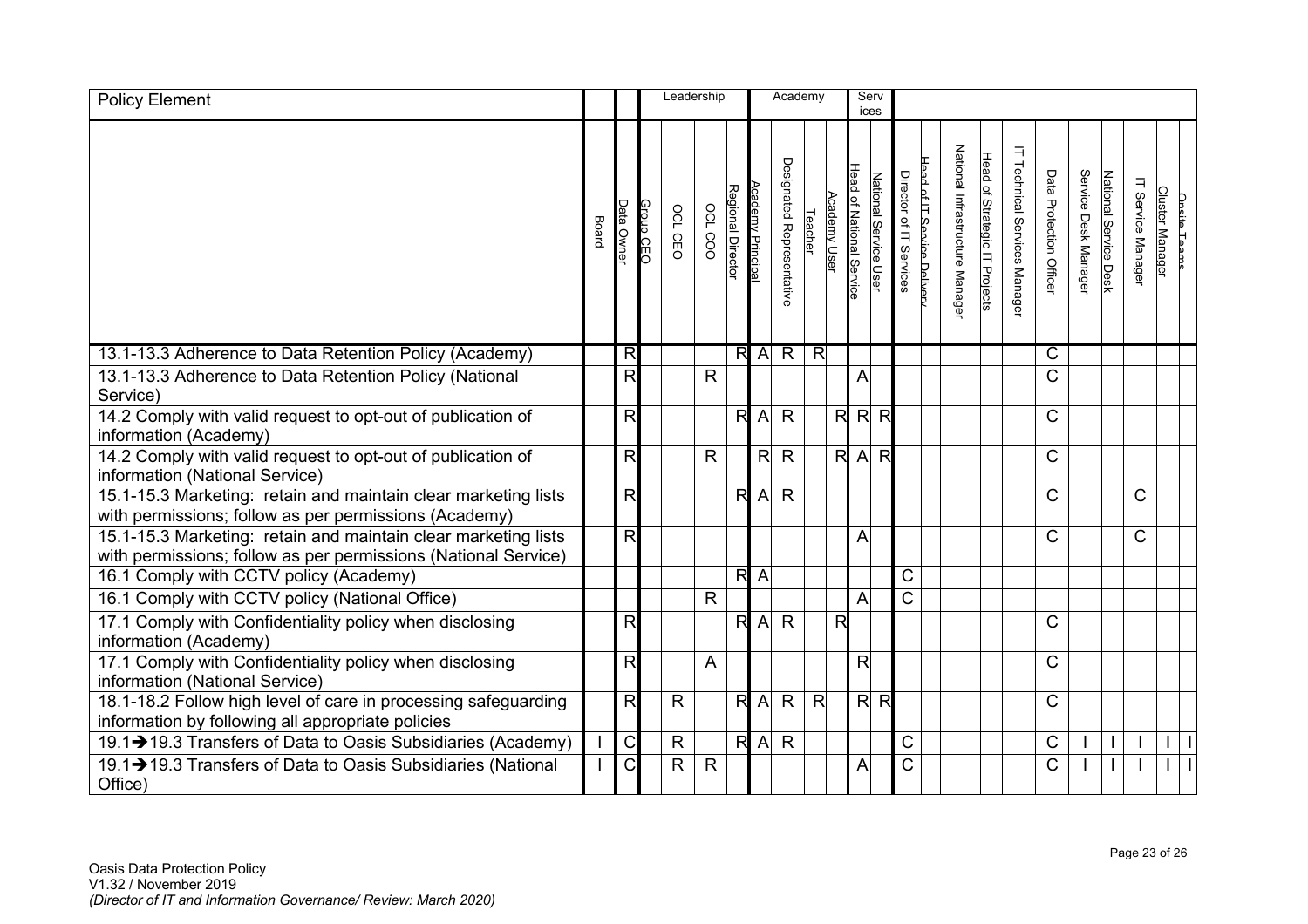## **Appendix 2 – Systems & Business Process Ownership**

| <b>System</b>                    | <b>Platform</b><br><b>Management</b> | <b>Access</b><br><b>Management</b> | <b>Data</b>        |
|----------------------------------|--------------------------------------|------------------------------------|--------------------|
| <b>Sims</b>                      | <b>IT Services</b>                   | Academy                            | Academy            |
| iTrent                           | People                               | People                             | People             |
|                                  | Directorate                          | <b>Directorate</b>                 | <b>Directorate</b> |
|                                  | Payroll,                             | Payroll,                           | Payroll,           |
|                                  | Pensions and                         | Pensions and                       | Pensions and       |
|                                  | Compliance                           | Compliance                         | Compliance         |
| <b>PS Financials</b>             | <b>IT Services</b>                   | Finance                            | Finance            |
|                                  |                                      | Department                         | Department         |
| File Services (Academy)          | <b>IT Services</b>                   | <b>IT Services</b>                 | Academy            |
| File Services (National Service) | <b>IT Services</b>                   | <b>IT Services</b>                 | <b>National</b>    |
|                                  |                                      |                                    | Service            |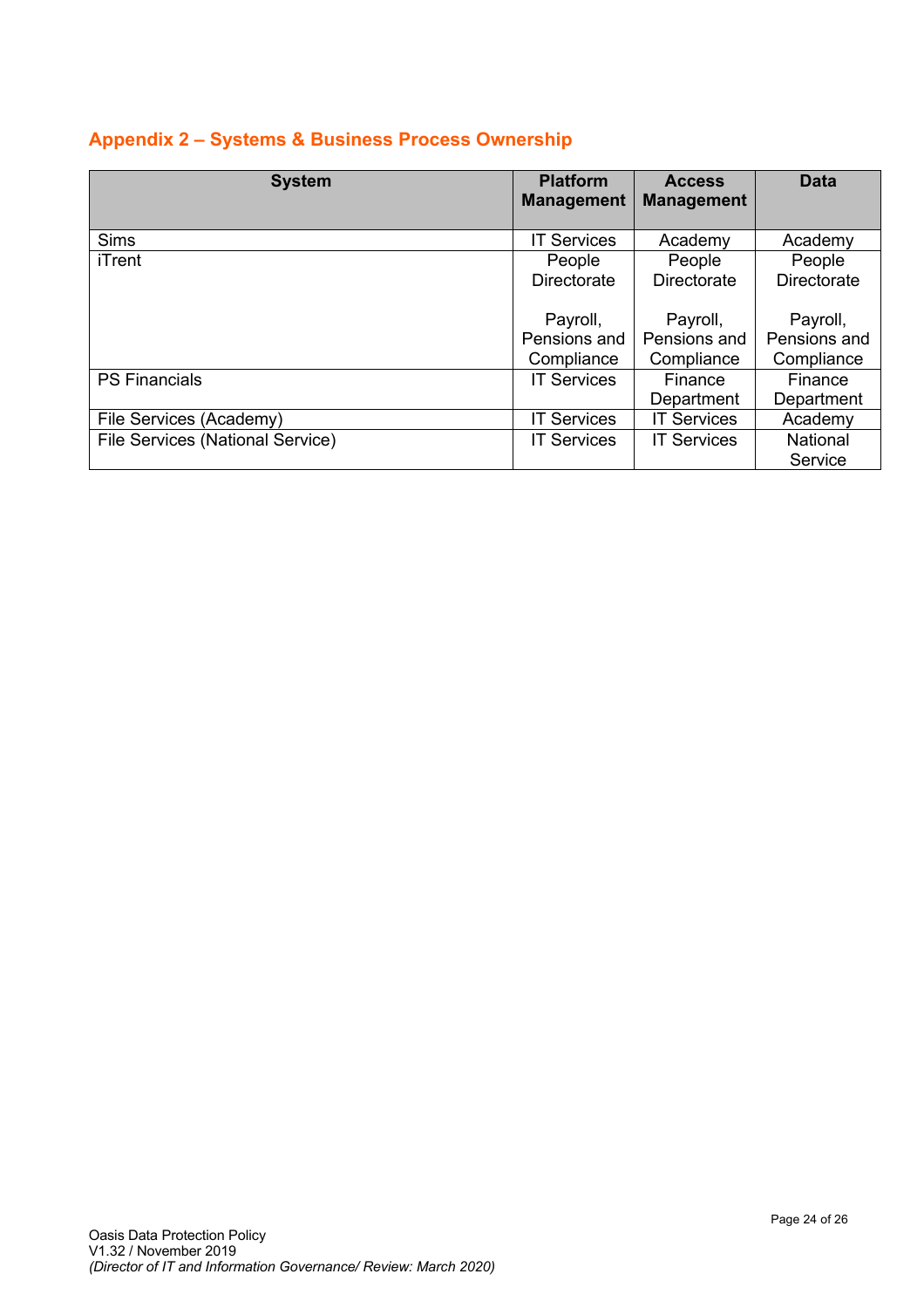## Document Control

#### **Changes History**

| <b>Version</b> | <b>Date</b>      | <b>Owned and Amended by</b>                                          | <b>Recipients</b>                                         | <b>Purpose</b>                                                           |
|----------------|------------------|----------------------------------------------------------------------|-----------------------------------------------------------|--------------------------------------------------------------------------|
| $V0.1 - 0.9$   | Oct 2017         | Amended by Shalin<br>Chanchani                                       | Rob Lamont,<br>Steve Hobbs, IT<br>Policy Working<br>Group | Initial drafts for review                                                |
| V1.0           | Dec 2017         | Amended by Director of IT &<br>Information Governance, Rob<br>Lamont | COO, John<br>Barneby and<br>OCP & OCT<br>CEO, Dave Parr   | Draft for Approval                                                       |
| V1.1           | <b>June 2018</b> | Amended by Data Protection<br>Officer, Sarah Otto                    | OCL                                                       | Revised by DPO                                                           |
| V1.2           | January<br>2019  | Amended by Director of IT &<br>Information Governance, Rob<br>Lamont | OCL                                                       | <b>Following Feedback</b><br>from Head of<br>Compliance, Sarah<br>Graham |
| V1.3           | March 2019       | Amended by Director of IT &<br>Information Governance, Rob<br>Lamont | <b>CSG</b>                                                | For Approval Following<br>Feedback                                       |
| V1.31          | April 2019       | Amended by Director of IT &<br>Information Governance, Rob<br>Lamont | OCL                                                       | <b>Version for Release</b>                                               |
| V1.32          | Nov 2019         | Updated wording of 14.1.1<br>following review                        | OCL                                                       | Version for Release                                                      |

#### **Policy Tier**

⊠ Tier 1

□ Tier 2

□ Tier 3

☐ Tier 4

#### **Owner**

Director of Information Technology and Information Governance

## **Contact in case of query**

sarah.otto@oasisuk.org

#### **Approvals**

This document requires the following approvals.

| <b>Name</b>             | Position   | <b>Date Approved</b> | <b>Version</b> |
|-------------------------|------------|----------------------|----------------|
| $\overline{\text{csg}}$ | <b>CSG</b> | 15-04-19             | V1.31          |
|                         |            |                      |                |
|                         |            |                      |                |
|                         |            |                      |                |